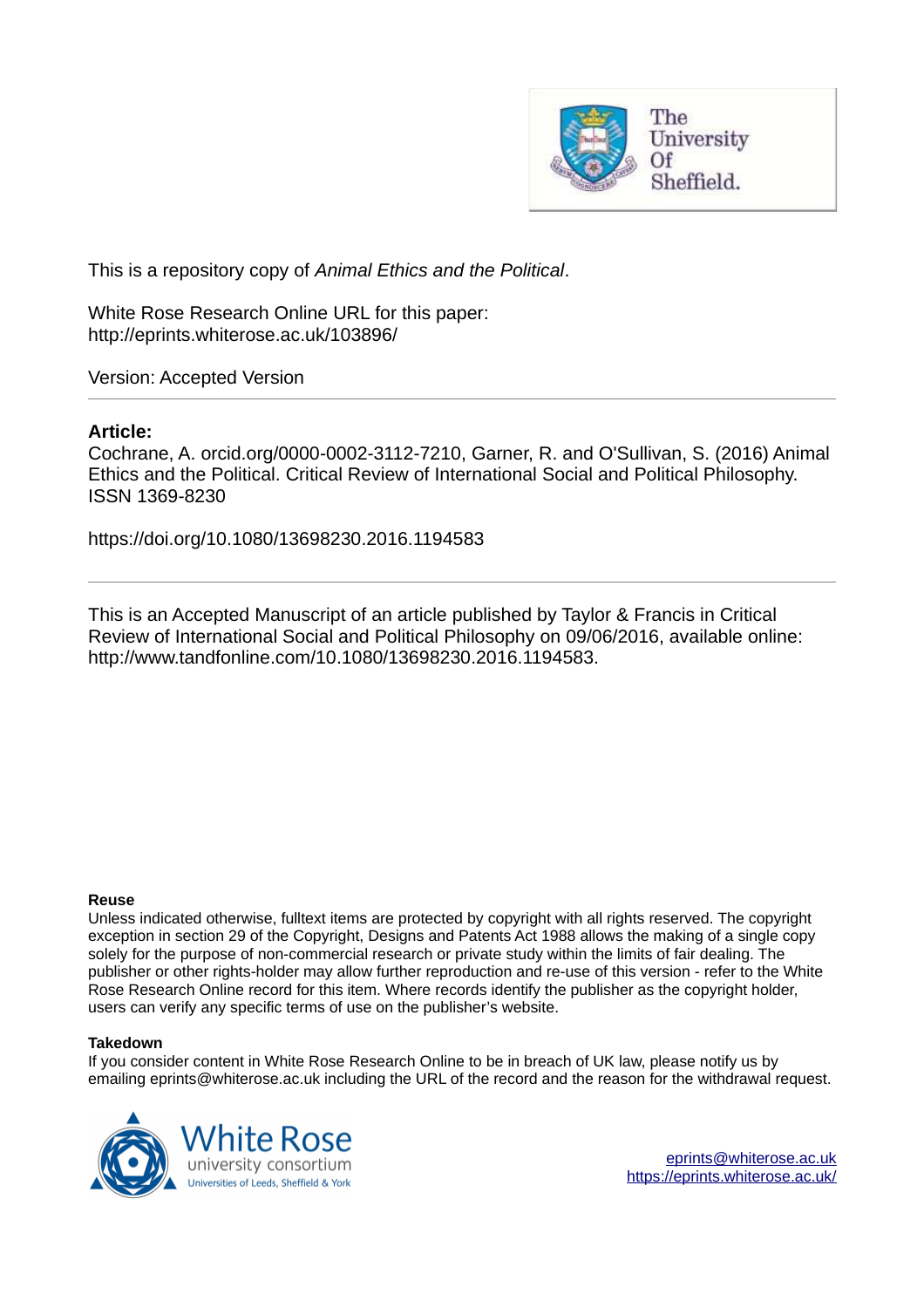### Alasdair Cochrane, Robert Garner and Siobhan O'Sullivan

### **Animal Ethics and the Political**

## (forthcoming in *Critical Review of International Social and Political Philosophy*)

Some of the most important recent contributions to normative debates concerning our obligations to nonhuman animals appear to be somehow 'political'.<sup>i</sup> Certainly, many of those contributions have come from those working in the field of political, rather than moral, philosophy. Furthermore, many of them also explicitly employ political language, concepts and ideas when making their prescriptions. For example, Sue Donaldson and Will Kymlicka (2011) have offered a model of animal rights centred around citizenship, sovereignty and denizenship. Martha Nussbaum (2006) has critiqued Rawlsian models of justice for excluding animals, and has argued that her capabilities approach provides an appropriate framework to outline our political relations with animals. Furthermore, Robert Garner (2013) has recently developed a theory of justice for animals that attempts to avoid idealistic utopian theorising and which is instead grounded in non-ideal theory. Still other theories have asked how ideas and debates familiar within political philosophy - including the scope of the liberal state (Smith 2012, Flanders 2014), the value of equality (O'Sullivan 2011), human rights (Cochrane 2013a), cosmopolitanism (Cooke 2014), global justice (Horta 2013), property rights (Hadley 2015), associative duties (Valentini 2014) and democratic representation (Driessen 2014, Garner forthcoming) - shape our obligations to nonhuman animals.

In light of these contributions, some thinkers have claimed that we are witnessing a 'political turn' in animal ethics (Milligan 2015a, 2015b, Wissenburg and Scholsberg 2014, Wykoff 2014, Donaldson and Kymlicka forthcoming, Garner and O'Sullivan forthcoming, Woodhall and Garmendia da Trindade forthcoming). But do these various contributions represent a real and meaningful shift in emphasis from previous work in animal ethics? In order for them to comprise a genuine 'political turn', we propose that two things would need to be shown. First,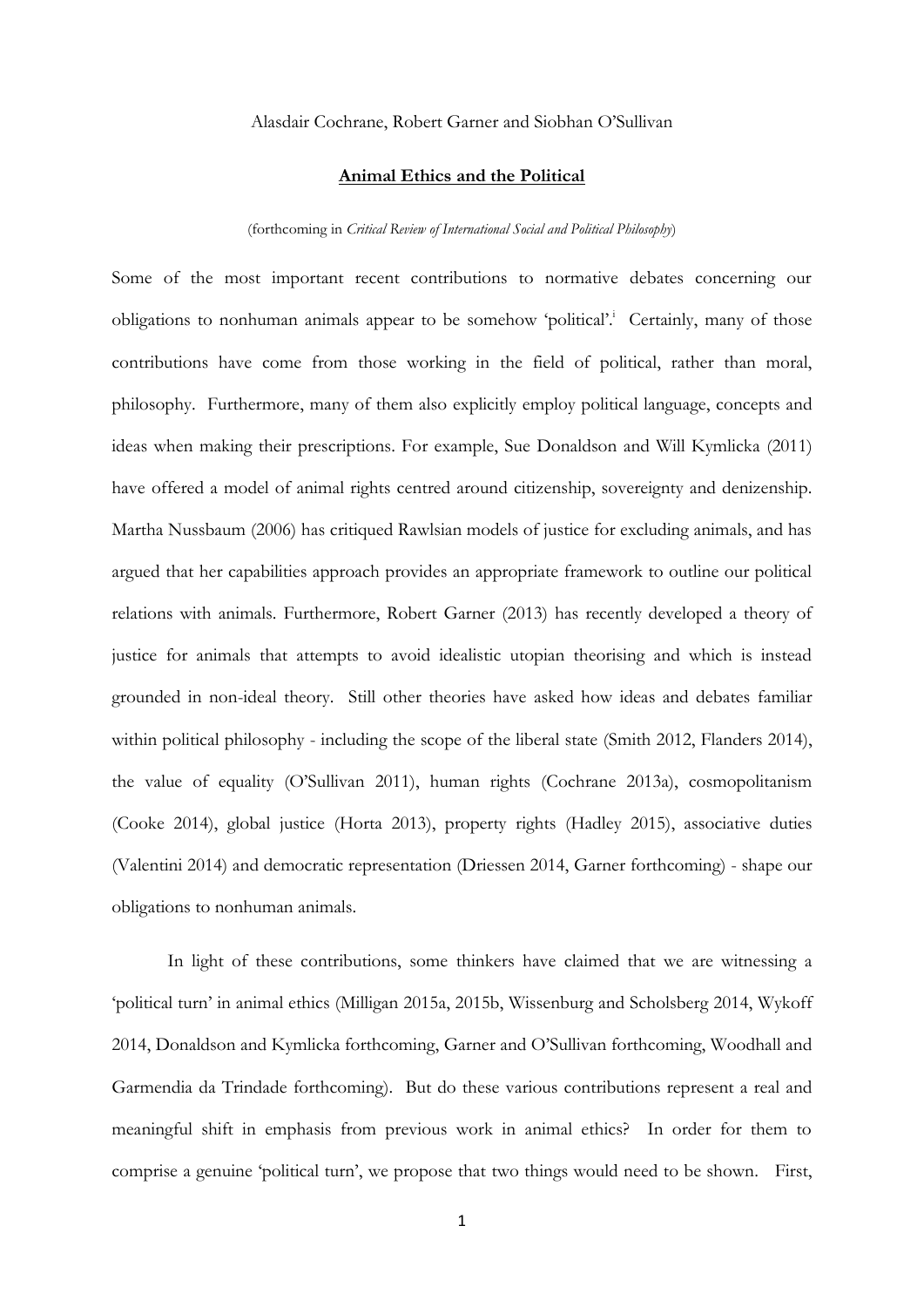it would need to be demonstrated that the combined body of work has some *unifying thread*. That is to say, the contributions should possess common features of some sort, such as shared assumptions, normative commitments, methods or approaches. This is not to say that the contributions and their normative prescriptions cannot differ in important and substantial ways; it is simply to point out that for them to comprise a cohesive 'turn' in animal ethics, rather than simply amount to a collection of new but quite disparate theories, they must have some shared political feature or set of features which unite them. Second, for these contributions to mark a political turn, they would also have to be shown to be *distinctive* in some politically salient way from what we might call 'traditional animal ethics'; a field which is most famously exemplified by the work of Peter Singer (1990) and Tom Regan (2004).

At first blush, it might seem obvious that the theories and contributions referred to above do represent something that is both unified and distinctive. After all, as noted, they all employ political language and concepts in making their normative claims about our obligations to animals. However, if the use of political language and concepts was all that were required to make a contribution to animal ethics 'political', then we could safely say that animal ethics has been political since its inception. Donaldson and Kymlicka (forthcoming) have argued that animal ethicists have theorised the, '…moral rights of animals without drawing upon the categories and concepts of political theory'. But the truth is that the use of political categories and concepts has in fact been pervasive in the literature. To take just one obvious example: many argue quite reasonably that the very notion of 'rights' is political, since rights imply entitlements that can be coercively enforced by the state as a matter of justice (Nozick 1980, pp. 499-503, Steiner 2005, p. 460). And of course the concept of rights is an established feature of traditional theories of animal ethics: it is most obviously central in Regan's *The Case for Animal Rights* (2004), but it is also evident in Singer's utilitarian animal manifesto, *Animal Liberation*, in which he describes rights as a, 'convenient political shorthand' (1990, p. 8). Given the widespread use of political language in the animal ethics literature, of which we will provide more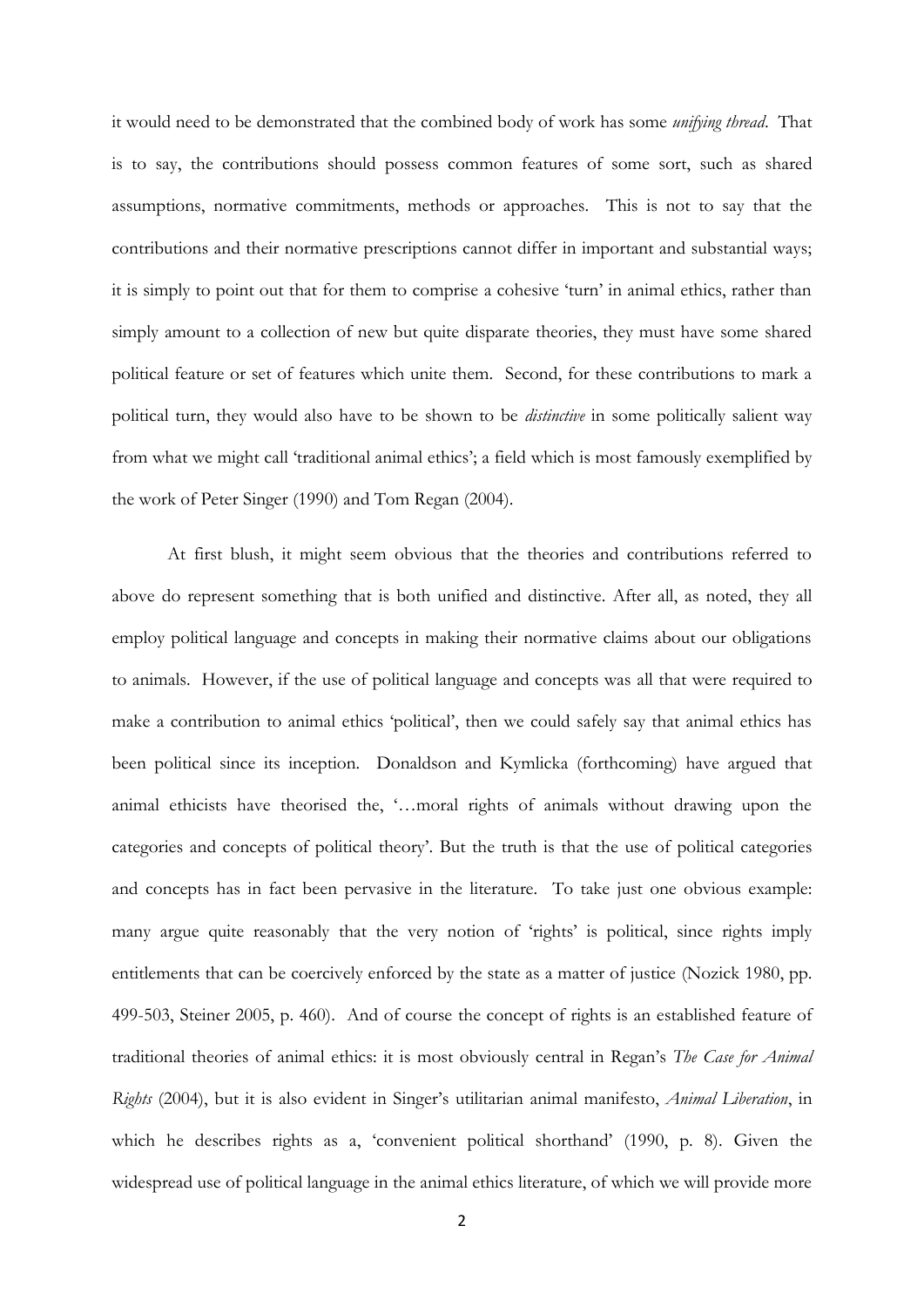examples below, we argue that if these more recent political contributions to the field are to be regarded as unified and distinctive, a more specific and substantive essential feature needs to be identified.

This paper, then, is devoted to exploring whether any such unifying and distinctive feature exists. We take as our starting point certain characteristics discussed by Tony Milligan, which he describes as 'overlapping commitments' of the political turn (2015a, p. 155, 2015b, p. 7).<sup>"</sup> Three of the commitments Milligan identifies can be dispensed with relatively quickly on the basis that they straightforwardly fail to meet the conditions of being unifying and distinctive. They comprise: a focus on the tension between the treatment of animals and liberal values; a commitment to interest-based rights; and consideration of animal interests as part of the common good. A focus on the tension between liberal values and the treatment of animals is not unifying, and is barely discussed in key recent political texts, such as *Zoopolis* (2011). That feature is also not particularly distinctive, with Tom Regan devoting an entire section of *The Case for Animal Rights* to the issue of how our obligations to animals, and in particular our duty to be vegetarian, conflict with the human interest in liberty (2004, pp. 331-334, see also Clark 1987). A commitment to interest-based rights is also not unifying, with only a few recent political texts explicitly invoking them (Cochrane 2012). Furthermore, nor is such a commitment distinctive since the use of interest-based rights has an extremely long history in animal ethics (Feinberg 1974). Finally, consideration of animal interests as part of the common good cannot be regarded as unifying.<sup>iii</sup> In fact, it is only explicitly referred to in one recent work, Donaldson and Kymlicka's *Zoopolis*, and even in that theory, the only animals whose interests count as part of that common good are domesticated animals (p. 101).

As such, this paper focuses on the remaining and best candidates for comprising the essential feature of the political turn. Those candidates are: a focus on relations and positive duties; the offering of feasible and pragmatic prescriptions; and the avoidance of first principles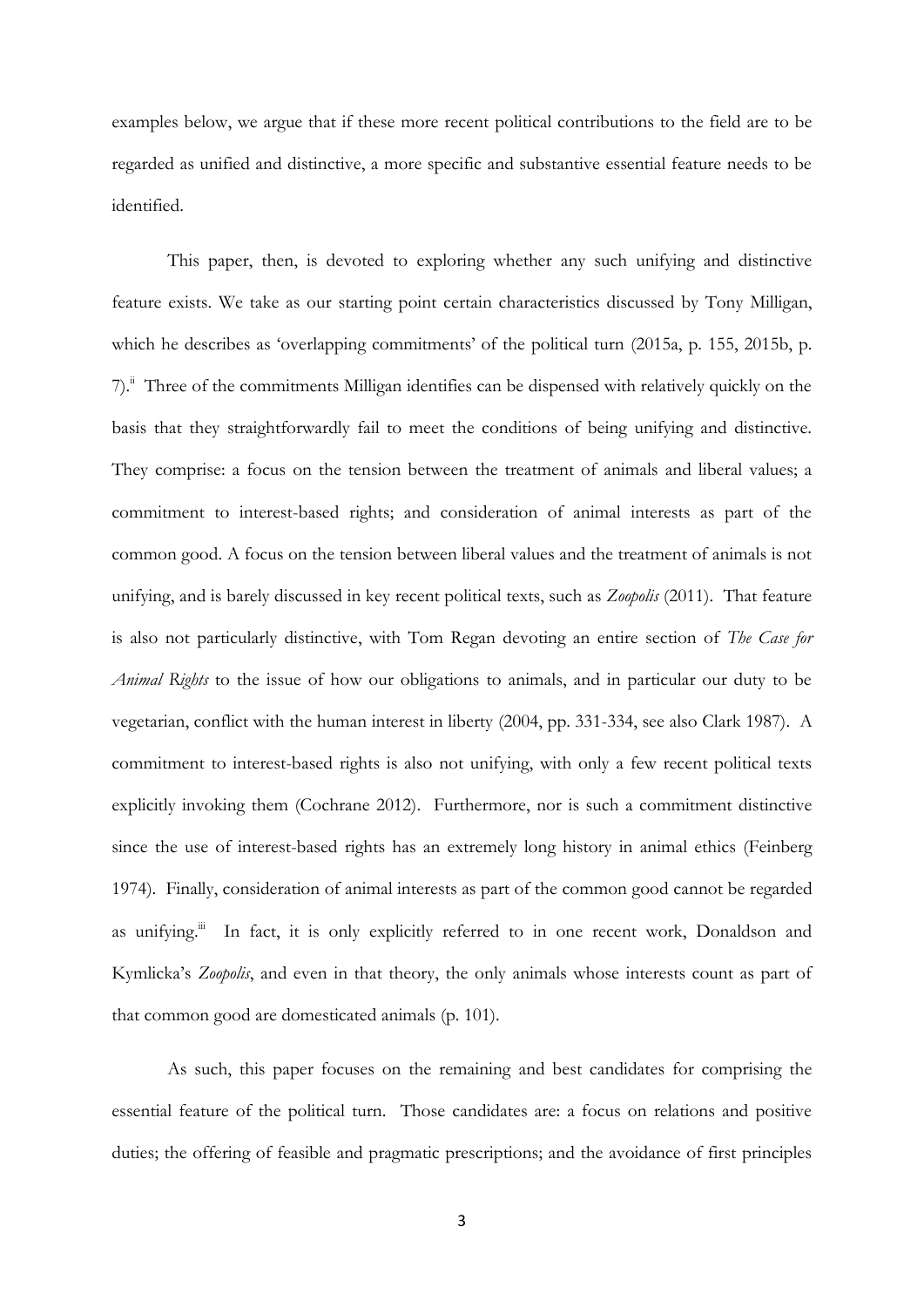(Milligan 2015a, p. 155, Milligan 2015b, p. 7). We find that none of these candidates comprise a 'unifying thread' of the political turn, and are in fact contested by key theorists working in the field. We also find that none of these features is particularly distinctive, and each has in fact been prevalent in a number of works within traditional animal ethics. Indeed, on this basis we argue that traditional animal ethics should be regarded as more political than some proponents of the 'turn' have suggested (for example, Donaldson and Kymlicka forthcoming).

However, in the final substantive section of the paper, we identify one key focus of these recent political contributions which both unifies them, and which makes them important and original additions to the normative debate relating to human-animal relations. That focus is on *justice.* While other theorists (Wykoff 2014) – including Milligan (2015a, 2015b) - have also claimed that these theories offer something novel by their focus on justice, we argue that they have not accurately captured what that focus amounts to. For the crucial unifying and distinctive feature of these contributions – and what can properly be said to mark them out as a 'political turn' - is the way in which they imagine how political institutions, structures and processes might be *transformed* so as to secure justice for both human and nonhuman animals. Put simply, the essential feature of the political turn is this *constructive* focus on justice. The paper concludes by briefly sketching some new areas of enquiry that might be fruitful for future work within the political turn – and most importantly, for just human-animal relations.

# **A Focus on Relations and Positive Duties**

The first candidate for a unifying and distinctive feature of the political turn in animal ethics is its focus on relations in determining our duties towards animals, and its recognition that some of those duties can be positive ones (Milligan 2015a, p. 155, Milligan 2015b, p. 7). This focus is undoubtedly prominent in the literature. For example, Donaldson and Kymlicka (2011) criticise traditional animal ethics for their exclusive focus on the innate capacities of animals. On their view, this leads such theories to ignore the variety of relations we have with different animals,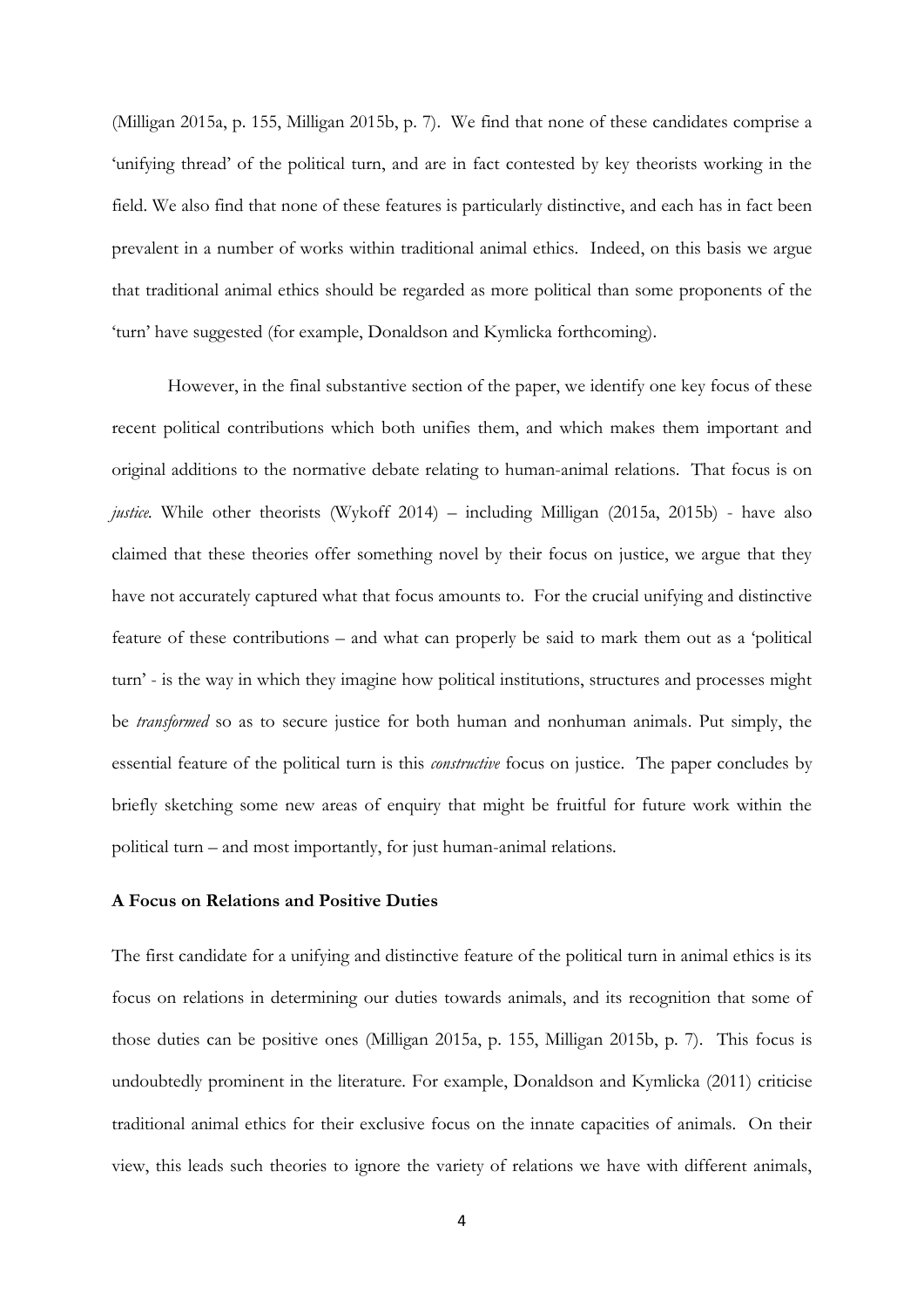and the differentiated rights – including positive ones - that those relations generate. They point out that when it comes to delineating our obligations to fellow humans, relationships are absolutely crucial:

Different relationships generate different duties – duties of care, hospitality, accommodation, reciprocity, or remedial justice – and much of our moral life is an attempt to sort out this complex moral landscape, trying to determine which sorts of obligations flow from which types of social, political and historical relationships. Our relations with animals are likely to have a similar sort of moral complexity, given the enormous variation in our historic relationships with different categories of animals (p. 6).

For Donaldson and Kymlicka, traditional animal ethics has espoused a 'remarkably flat moral landscape, devoid of particularized relationships or obligations' (p. 6). By outlining our duties to animals through consideration of our relations with them, they 'hope to shift the debate about animals from an issue in applied ethics to a question of political theory' (p. 12).

 Elizabeth Anderson (2006) agrees, arguing that we need a more differentiated account of what is owed to different sorts of animals. For instance, she claims that while wild animals may have negative rights not to be harmed, they lack the kinds of positive rights that can only come with membership in a society: 'An essential commitment of any society is the collective provision of goods to its members. The possession of morally significant capacities alone does not make one a member of human society, with claims to social provision' (p. 284). Since domesticated animals and captives from the wild have been incorporated into human society, she argues that they are entitled to positive forms of provision (p. 284).

 Donaldson and Kymlicka (2011) concur with the basic claim that this distinction in our relationships with domesticated and wild animals results in a difference in terms of what is owed to each; but not only do they flesh out the details of those obligations in much more detail than Anderson does, they also consider the implications of additional types of human-animal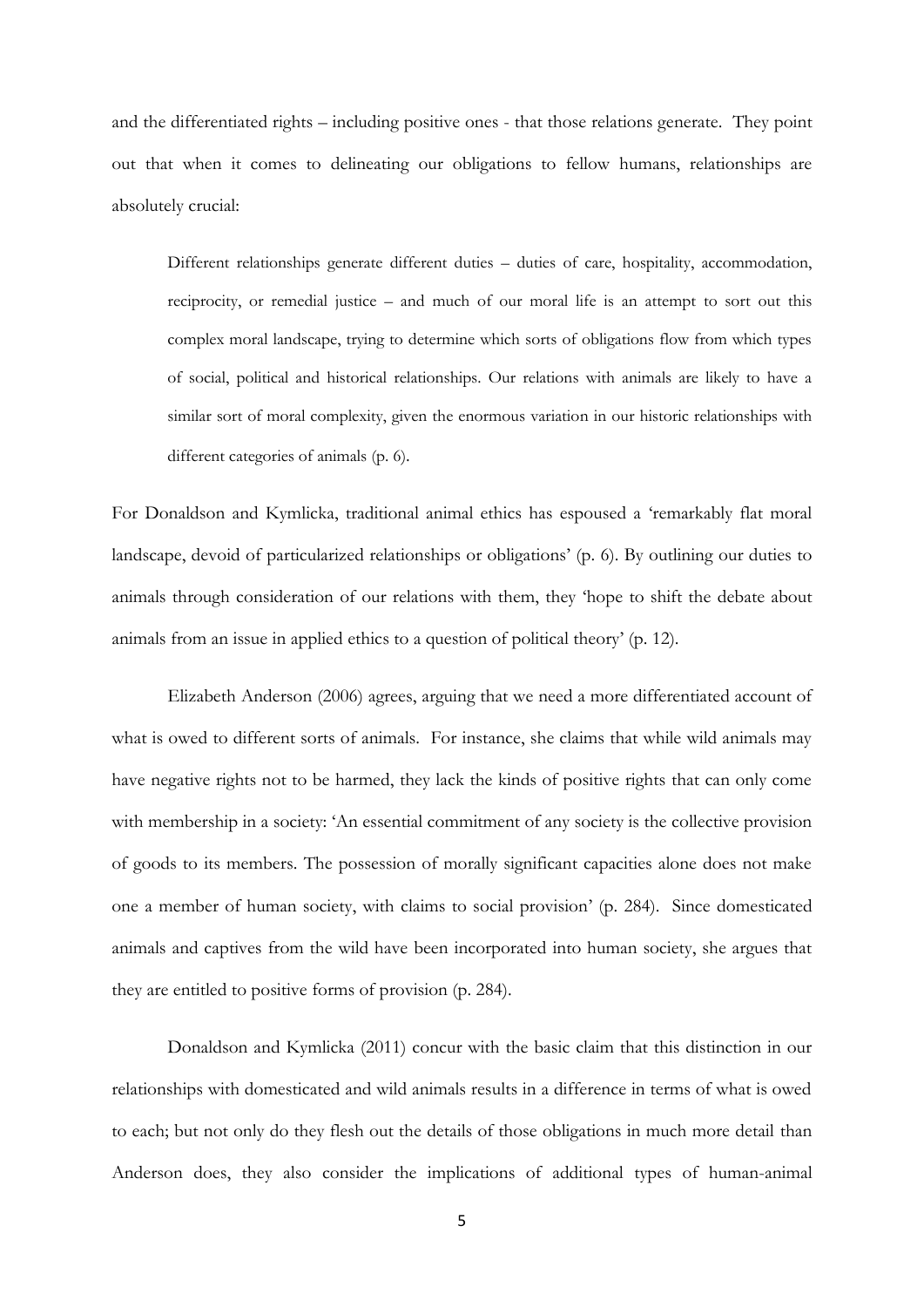relationships. First, they argue that rights of 'citizenship' - to residency, inclusion and agency should be granted to domesticated animals on the basis that they are participating members of mixed human-animal communities. Secondly, they argue that rights of 'sovereignty' should be granted to those wild animals who live outside human communities, on the basis that they are competent to and desire to run their own affairs without intervention. And finally, they claim that rights of 'denizenship' – which fall short of full rights of citizenship - should be granted to those wild 'liminal' animals who live in the midst of human communities, on the basis that they lack the kinds of reciprocal capacities to be regarded as full participants (Chapter 1).

But this focus on relations and positive duties is neither shared by all who have offered political contributions to animal ethics, and nor is it markedly distinctive from previous work in animal ethics. In the first place, the issue of to what extent relations ought to play a part in determining our obligations to animals is hotly debated amongst these recent contributions to animal ethics. Alasdair Cochrane (2013b), for example, has raised doubts about delineating our obligations to animals via such group-based distinctions, proposing a more cosmopolitan framework which grants equal concern to all sentient creatures irrespective of their relational position.

Furthermore, there is obviously no compelling reason why a political approach, simply by being political, ought to advocate positive rights. For example, Kimberly Smith's (2012) work on how far a liberal state can encroach upon citizens' freedom in order to protect animals very much concentrates on our negative duties towards animals. And indeed, a libertarian political theory of animal rights which rejects the very idea of positive rights would seem perfectly possible (Milburn forthcoming).

But the focus on relations and positive rights is also insufficiently distinctive from earlier work for it to mark the essential characteristic of any 'political turn' in animal ethics.<sup>iv</sup> Indeed, as Donaldson and Kymlicka themselves acknowledge (2011, p. 12), the idea of grounding our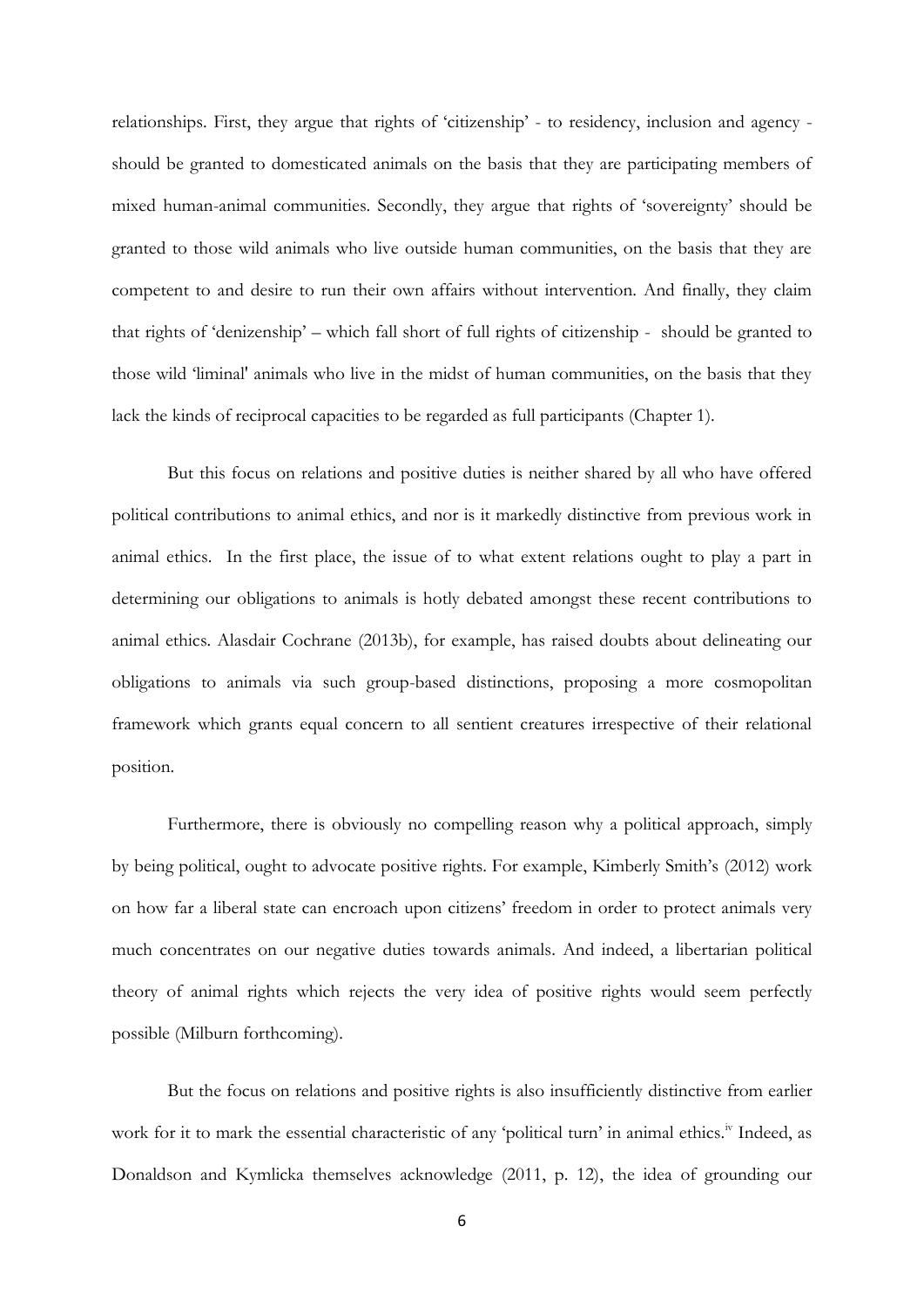obligations to animals in terms of their relational position has a long pedigree in traditional animal ethics. For example, Clare Palmer (2010) – who is not usually associated with the political turn - has outlined and defended an account of the different obligations to wild and domesticated animals that is remarkably similar to, if much fuller than, Elizabeth Anderson's theory. Furthermore, Palmer herself was partly inspired by – and critical of - the relational theory of duties to animals offered by the environmental ethicist J. Baird Callicott. Callicott (1989) has argued that we each belong to a variety of communities which impose different demands upon us. For example, he claims that our obligations to wild animals in the 'biotic community' are quite different to those owed to domesticated animals in the 'mixed community'. Using the same language, Mary Midgley (1983) has argued that we have ties of kinship with other animals as fellow members of a 'mixed community', thus imposing relevant obligations upon us as a result. But perhaps the most well-known relational theories in animal ethics are those of feminist 'care theories' (Donovan and Adams 2007). For example, Nel Noddings (1984, p. 156) has argued that what we owe to animals in fact comes down to our *personal* relationships with animals from different species.

Furthermore, the idea of acknowledging our positive duties towards animals is also present within traditional theories of animal ethics. For example, while Bernard Rollin doesn't go as far as advocating citizenship for domesticated animals, he does think that those animals are members of a *social contract* with humans, and thus owed membership and certain other positive rights as a result (Rollin 2006, p. 54 and p. 298; and on the contract, see also VanDeVeer 1979, Elliot 1984, Rowlands 1997, Singer 1988). As such, Rollin uses a political concept in an attempt to recognise the legitimate role of domesticated animals as part of our communities. For example, in his discussion of pet dogs, Rollin – in much the same language as Donaldson and Kymlicka – argues that not only are they dependent upon us, but we are dependent upon them. He goes on to say that, '…it is hard to imagine a more vivid and pervasive example of a *social*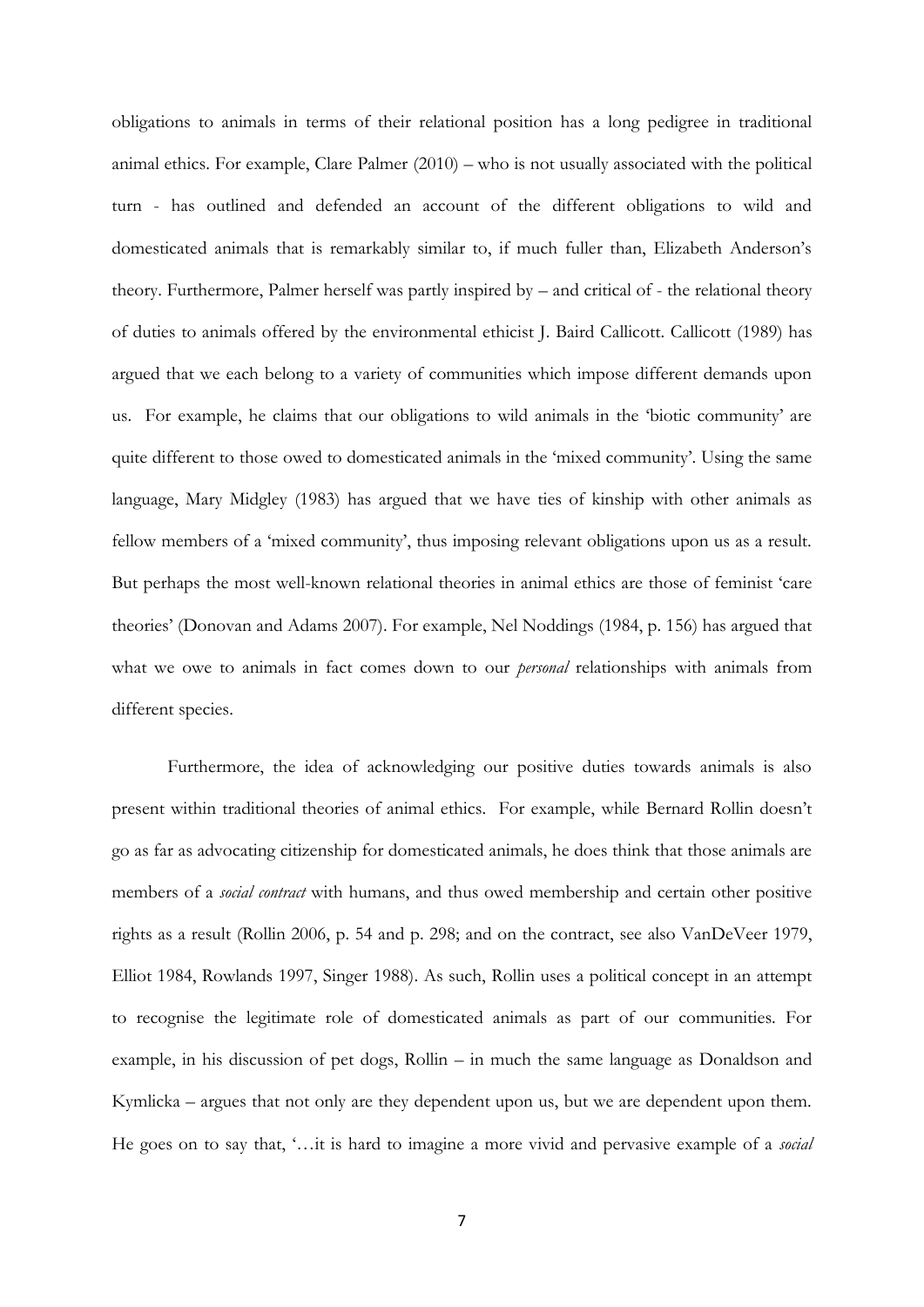*contract*, an agreement in nature and action, than that obtaining between humans and dogs' (2006, p. 290). When it comes to farm animals, he again asserts that there is no inherent problem with their use by humans, so long as the terms of the social contract through which they were first domesticated are not broken (2006, p. 397, 2003, p. 5).

In sum, although it is undoubtedly the case that the contributions of Donaldson and Kymlicka, and Anderson, are novel, rich and powerful contributions to the literature, we should be wary of thinking that a focus on relations and positive duties is a unifying feature of any broader 'political turn' in animal ethics. We should also be careful not to exaggerate the extent to which these approaches have broken away from traditional animal ethics.

# **Feasible and Pragmatic Solutions**

A second possible way to characterise the political turn in animal ethics is to claim that it adopts a pragmatic attitude towards political engagement and an enhanced understanding of the nature of compromise, so often critically important to the political process (Milligan 2015a, p. 156, Milligan 2015b, p. 7). It is easy to see why such a claim would be made; for it does seem that political approaches are less idealistic than many of their traditional animal ethics counterparts. For example, Robert Garner's work has been particularly prominent in critiquing the utopianism of much animal rights theory and activism. Specifically, Garner (2010) has been critical of the abolitionist wing of the animal rights movement (Francione 2008), which claims that we must work towards abolishing all ownership and use of sentient animals, and that attempts at incremental reform are fundamentally self-defeating as they promote the notion that animals are the resources of humans. Garner is critical of these abolitionist ideas at the level of principle, but he also believes that they are flawed in terms of their ability to achieve improvements in animals' lives. Indeed, Garner points out that no society that currently exists, or which is likely to exist in the foreseeable future, contains a sizeable population of individuals who think that all animal use should be brought to an end. As such, he argues that abolitionism is practically useless as a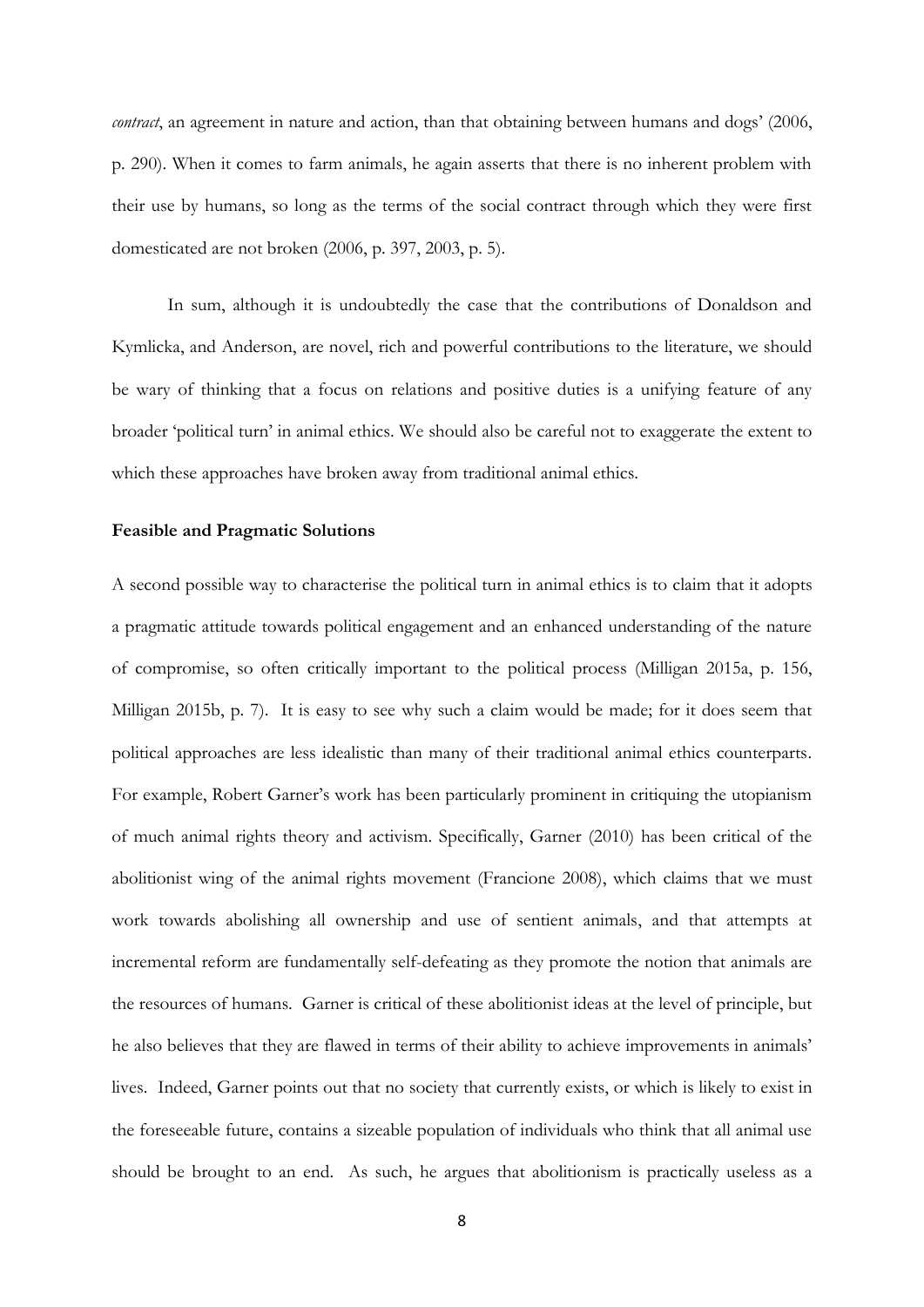strategy, and our efforts should be focused on how we can improve the lives of animals here and now.

Garner takes up the task of offering a theory which does exactly that in his book, *A Theory of Justice for Animals* (2013). Garner employs the distinction in political philosophy between ideal and non-ideal theory. Ideal theory focuses on the validity of a theory of justice or morality in relation to how far it is considered to approximate the truth, in as far as normative arguments can arrive at such a determinate answer. This is the line traditionally taken by animal ethicists. But Garner points out that this is not the only type of theory or criterion of adequacy it is possible to adopt. Indeed, non-ideal theory has emerged as a result of increasing frustration by many at the discrepancy that is perceived to exist between the abstract normative work of political philosophers, in which ideal political and moral principles are advocated, and the application of those principles in the non-ideal (real) world (Mills 2005, Farrelly 2007). Non-ideal theory argues that our political prescriptions must also be judged in relation to their feasibility: that is, how much they are practically possible of achieving at any point. It is this standard that Garner employs in his latest theory of human-animal relations.

But while it is certainly true that elements of this kind of pragmatism exist within many of the texts which have been identified as comprising the political turn – notably in the work of Siobhan O'Sullivan (2011) - it is once again neither a unifying nor distinctive characteristic. In the first place, Garner's pragmatism is not shared by all of the recent political contributions to normative debates on human-animal relations. For example, Donaldson and Kymlicka's *Zoopolis*, with its ambition to assign citizenship, sovereignty and denizenship to animals, is surely properly regarded as a work of ideal theory. Indeed, its prescriptions could most accurately be described as what Rawls (2001) has called a 'realistic utopia', in that they are 'probing the limits of practical political possibility' – but in this case, in relation to just human-animal relations.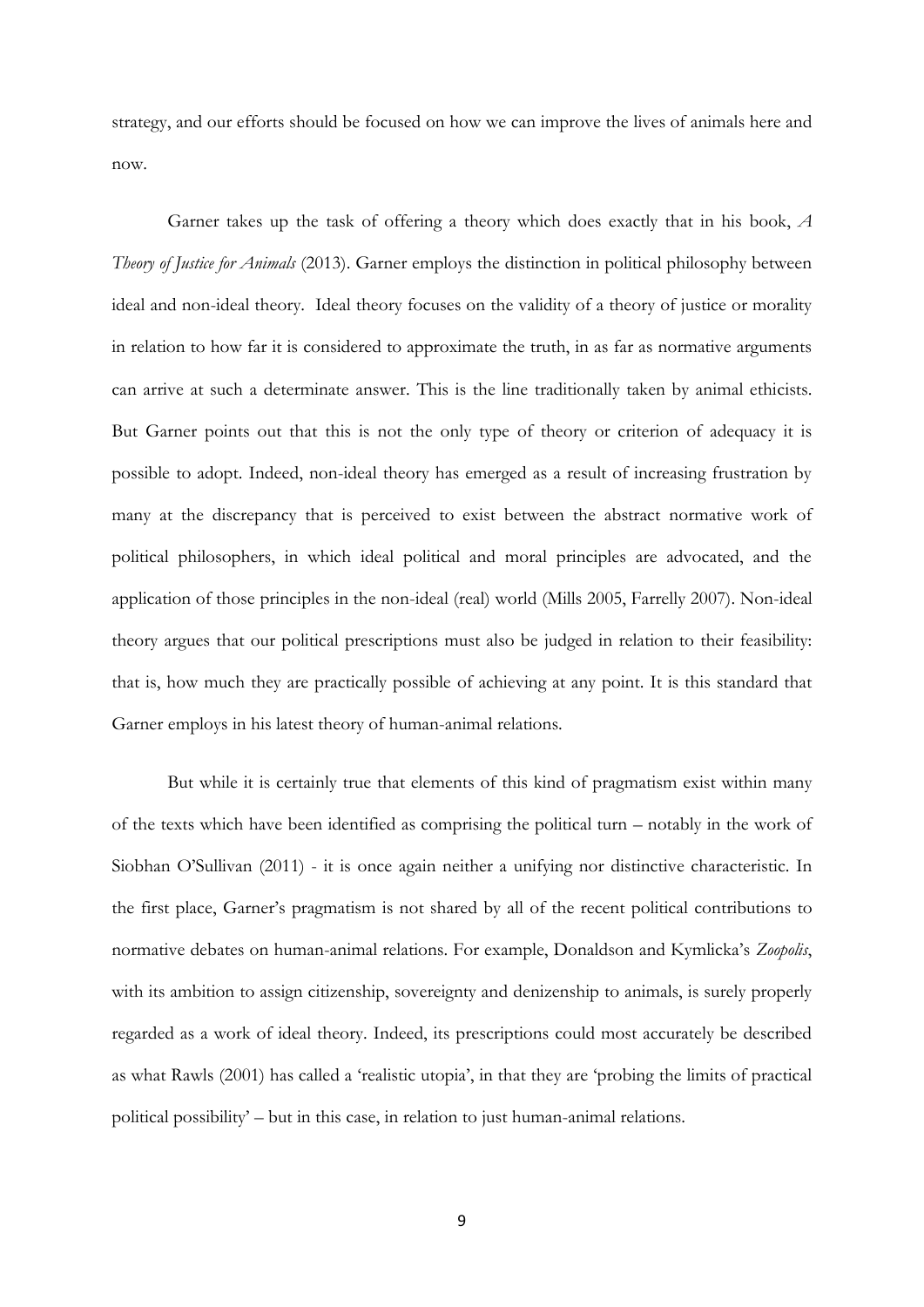Second, many traditional animal ethicists have been pragmatists. Singer, for instance, wrote in the second edition of *Animal Liberation* (1990) that: 'We are more likely to persuade others to share our attitude if we temper our ideals with common sense than if we strive for the kind of purity that is more appropriate to a religious dietary law than to an ethical and political movement' (p. 233). Another, more sophisticated, attempt to provide an incremental guide has been provided by Rollin (2005). Drawing on the notion of partiality central to the care ethic tradition, which was touched upon in the previous section, Rollin notes that partiality to those we are close to is a principle that meets with wide public support. As a result, he argues that animal advocates should, initially at least, focus on the better treatment of companion animals, those with whom humans have close ties of love, friendship and affection, since it is more likely to be a strategy that will meet with public approval than the 'harder' cases of farm and laboratory animals.

So while the proposal of feasible and pragmatic prescriptions is certainly evident within many recent political contributions to animal ethics, it cannot be described as the essential feature of any political turn.

#### **The Avoidance of First Principles**

A third possible way to characterise the political turn in animal ethics is to claim that it is unified and distinctive in its avoidance of 'first principles' (Milligan 2015a, p. 155, Milligan 2015b, p. 7).<sup>v</sup> That is to say, it can be argued that these new contributions to animal ethics offer a set of political prescriptions about how we ought to treat animals that do not rely on controversial moral foundations. Such a strategy seems particularly apt to warrant the moniker a 'political' approach to animal ethics, since avoiding first principles has commonly been associated with distinctively political approaches to other fields of ethical enquiry, from 'political liberalism' to 'political conceptions of human rights' (Rawls 1993, Valentini 2012).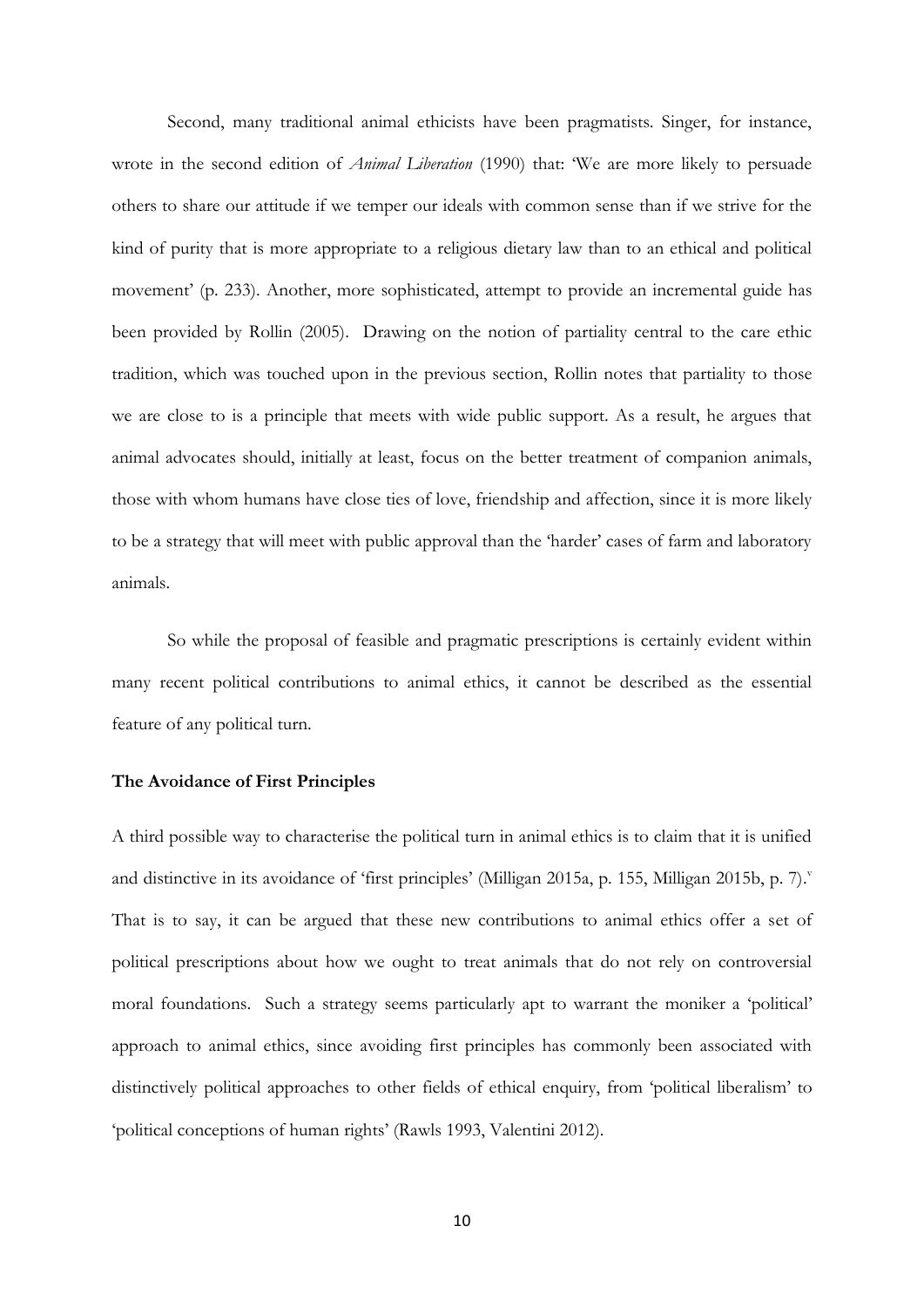One clear example of such an approach comes from Siobhan O'Sullivan. In *Animals, Equality and Democracy* (2011), O'Sullivan deliberately leaves aside arguments concerning the ways in which societies unfairly discriminate between humans and animals, the key issue of so much work in traditional animal ethics. Instead, O'Sullivan's focus is on how contemporary animal welfare regulation discriminates between different types of animals, such as companion and agricultural animals. O'Sullivan asks that we focus on 'injustices that afflict animals (and animals only)' (p. 174) and argues that even if many people believe humans to be superior to animals, perhaps we can all agree that the interests of a rabbit in a petting zoo are similar to the interests of a rabbit in a research laboratory. As such, O'Sullivan's starting point is not a claim about animals' inherent moral worth, or any other foundational commitment. Rather, it is the principle of equal consideration and hence the injustice of discriminating between animals with the same capacities and interests.

Likewise, in his recent book, *Animal Property Rights* (2015)*,* John Hadley does not make the case for assigning habitat rights to wild animals on the basis of their innate moral capacities and worth. Instead, he aims to '…present as credible case as possible for fitting animals into the existing property rights mold' (pp. 3-4). As such, in the same vain as O'Sullivan, Hadley asks us to rethink what we owe to animals on the basis of principles and institutional arrangements that we already accept, rather than on the basis of controversial claims about animals' moral worth.

Other recent political contributions to animal ethics have eschewed foundational arguments about animals' moral worth by exploring the implications of Rawlsian political liberalism for our obligations to animals. For example, Kimberly Smith in, *Governing Animals* (2012)*,* aims to build an account of animal entitlements based on the existing 'social consensus' amongst Americans about the status of animals, rather than any metaphysical claims about their inherent worth (p. xiv). In the same spirit, Chad Flanders (2014) argues that the liberal principles informing public reason constrain the values that might be evoked in debates about animals. In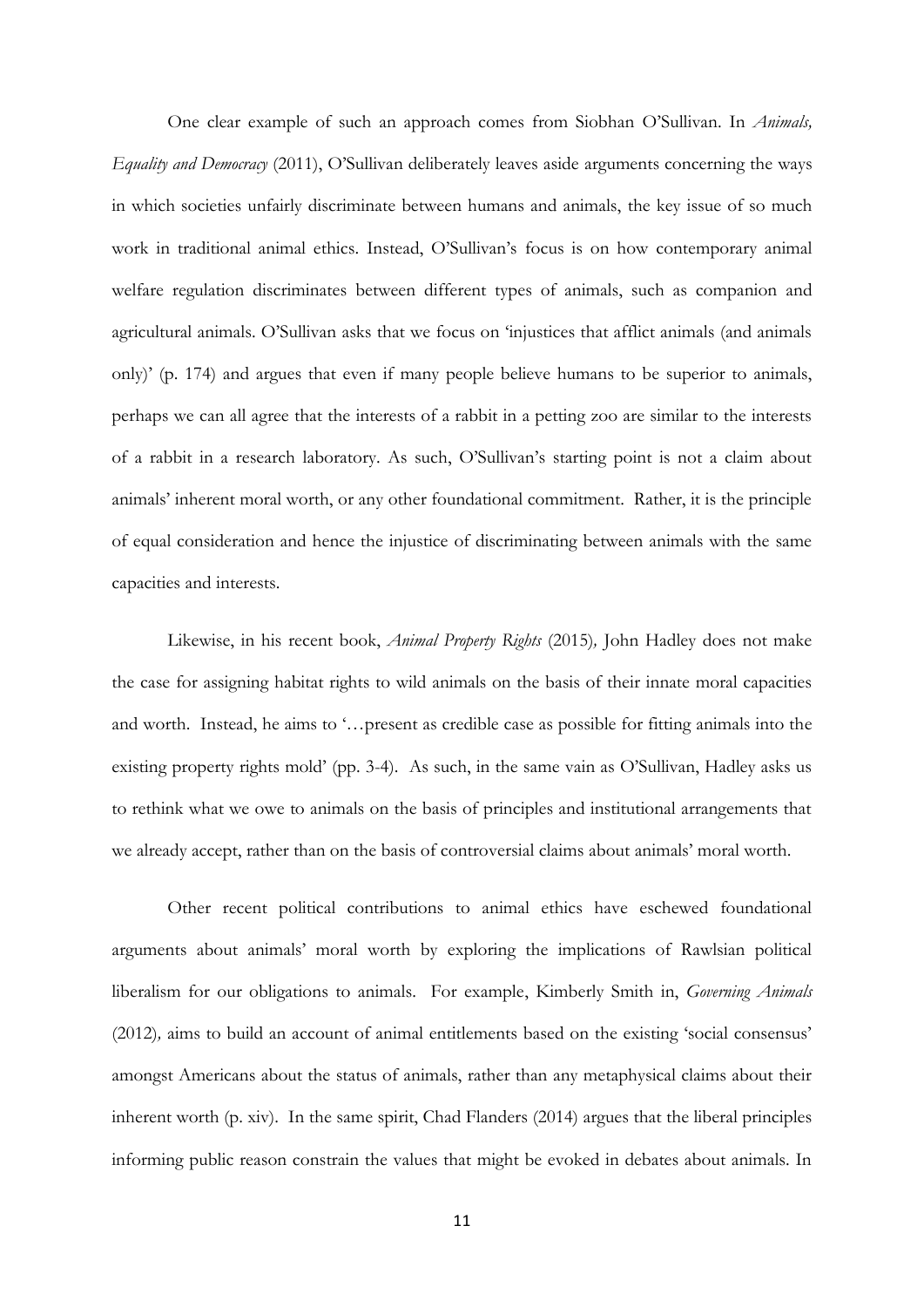particular, he claims that 'the present consensus on animal rights cannot sustain a public discourse that bases itself on animal rights or the intrinsic worth of animals' (p. 56). For Flanders, public reason is a matter of existing consensus, and while there is no consensus on the rights of animals, there is some on the role of the state in regulating animal welfare.

However, the avoidance of first principles is not a good basis to characterise any new political turn because, once again, it is neither a unifying feature of recent contributions which are usually regarded as political, nor is it distinctive from previous work in animal ethics. For example, some of the paradigm examples of political contributions to animal ethics are grounded explicitly in foundational claims about the moral worth of animals. Indeed, Donaldson and Kymlicka (2011, Chapter 2) advocate a set of universal moral rights for all sentient animals which provides the moral bedrock of their *Zoopolis*. These are the rights that all sentient creatures possess, irrespective of whether they are citizens, denizens, or members of wild animals sovereign communities. Furthermore, such rights do a huge amount of work in the theory, ruling out as they do nearly all forms of animal research and agriculture (see also Cochrane 2013a).

Furthermore, there are also theories within traditional animal ethics that have sought to avoid controversial moral foundations. Rollin (1994), for example, has outlined a theory of obligations to animals that aims, in extremely similar ways to those theorists mentioned above, not to derive from foundational arguments about the moral worth of animals, but from what society already believes. This is what Rollin has called the 'new social ethic' for animals. Rollin claims that a previous 'consensus ethic' promulgated 'anti-cruelty' measures in relation to animals. He argues that while this ethic made sense in societies which made of use traditional husbandry in animal agriculture, it no longer resonates in an era of industrialised farming, where the suffering that animals endure is rarely the result of intentional malicious acts by morally deficient individuals. As such, he claims that contemporary society now endorses a 'new social ethic' that goes beyond wanton cruelty. That new social ethic demands, '…that the animals'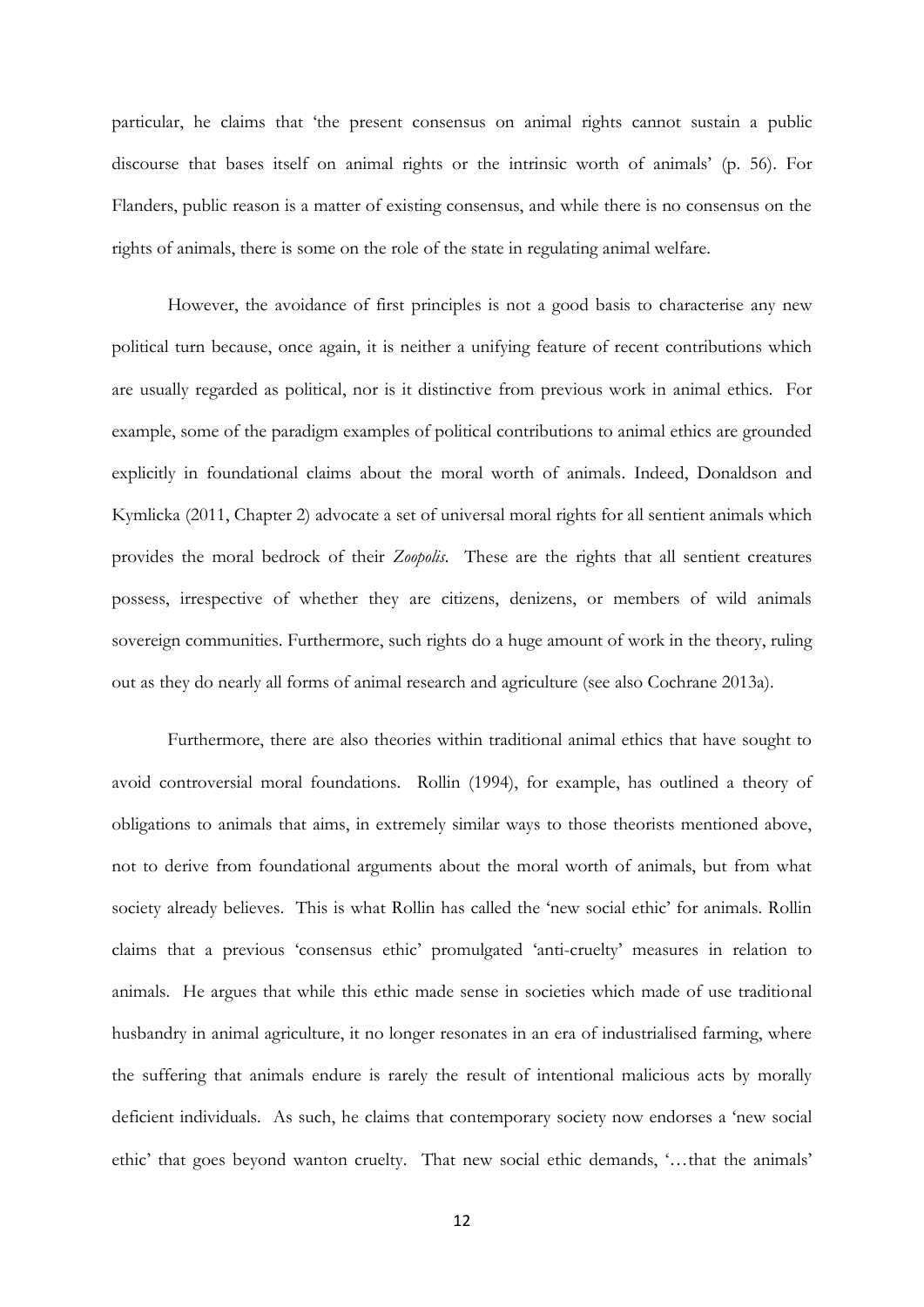basic natures will not be submerged in the course of their being used by humans' (p. 80). In other words, Rollin claims that this new ethic is not a call for the abolition of animal use, but one which calls for drives for increased efficiency and productivity to be curtailed by concern for the needs and well-being of the animals themselves. Crucially, in his view, it is this ethic that should provide the normative basis of our accounts of what we owe to animals, rather than any controversial claims about their inherent worth.

Once again, then, while many of the recent political contributions to animal ethics do avoid first principles, it cannot be described as the essential feature of any political turn. It is neither endorsed by all of the recent political contributions to the debate, nor is it particularly distinctive from previous work in animal ethics

# **A Constructive Focus on Justice**

So far, it has been argued that the use of political concepts, the focus on relations and positive rights, the proposal of feasible and pragmatic prescriptions, and the avoidance of first principles are not sufficiently shared and not sufficiently distinctive from traditional animals ethics to provide the essential feature for any new political turn in animal ethics. This raises the question: has there been any such thing as a political turn in animal ethics? Or have we simply witnessed a disparate bunch of new contributions to animal ethics, which while framed in political language, offer little that is truly distinctive from previous normative work on our obligations to animals?

We wish to argue that there has in fact been a political turn in animal ethics, and that there is a unifying thread running through these recent political contributions which marks them out as distinctive from previous work in animal ethics. That unifying thread is a focus on *justice*. But crucially, it is also a specific type of focus on justice. For we argue that theories which comprise the political turn all seek to explore how political institutions, structures and processes might be transformed to better serve the interests of animals. In other words, they outline the shape and nature of a community that secures justice for both humans and other animals.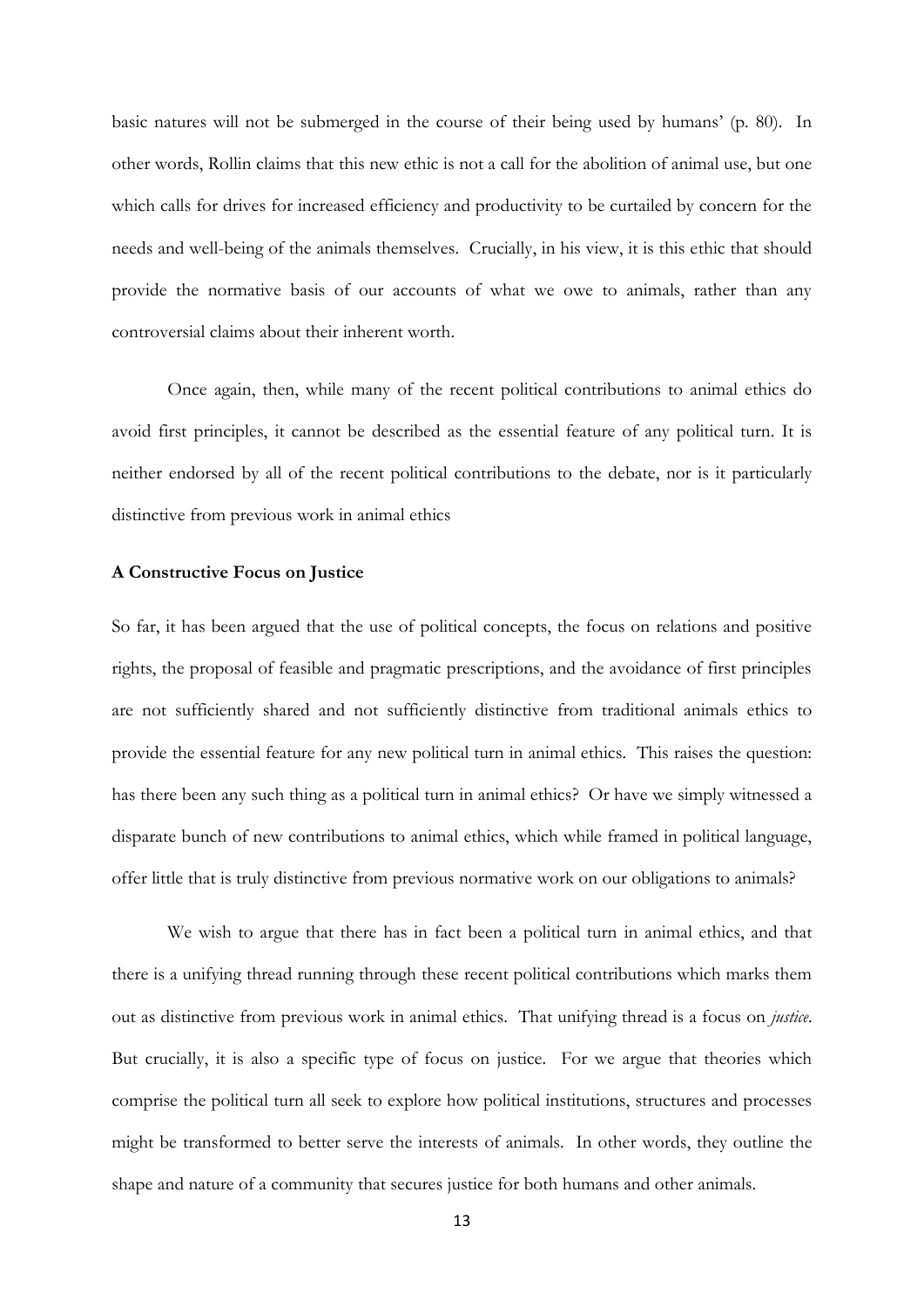Traditional theories of animal ethics have all tended to provide two things: an account of the *moral* status of animals; and an account of our *moral* obligations to animals. Political contributions are somewhat different, we argue, in that their focus is on justice, rather than morality (Wissenburg and Scholsberg 2014, pp. 1-5). Morality is usually considered to be a broader concept than justice. For example, a particular action or way of behaving may be immoral, such as speaking unkindly behind someone's back, but that does not thereby mean that such action and behaviour is unjust. Justice involves an element of compulsion; to behave justly is 'a requirement rather than an optional extra' (Campbell 1980, p. 20). Furthermore, because the claims of justice are regarded as so pressing, the obligation to act so as to avoid injustice falls most often on the state or other political authority. This is not to say that acts of injustice cannot be perpetrated by individuals or by collective entities such as corporations; but it is to say that political institutions that are best placed to *enforce* justice and *remedy* injustices. Focusing on *justice* in the context of the moral status of animals, then, directs attention away from how we, as individuals, ought to regard animals, towards the way in which the *state* ought to regulate the treatment of animals. It is thus perhaps unsurprising that political theorists working on the nature of our obligations to animals have adopted this focus on justice.

However, this should not be taken to mean that a discourse based on justice is entirely absent from traditional animal ethics. Indeed, it is the case that most traditional animal ethicists actually assume that their moral theories are also theories of justice; and thus that the state has an obligation to act upon them. Regan (2004), for instance, merely assumes that a rights-based discourse is identical to one based on justice, and that justice and morality are one and the same thing. As a consequence, for Regan, excluding animals as recipients of justice is equivalent to depriving them of any direct moral worth. This assertion is apparent from Regan's inaccurate critique of Rawls's contractarian theory of justice. Regan, for instance, remarks that Rawls's contractarianism 'systematically denies that we have direct duties to those human beings who do not have a sense of justice – young children, for instance, and many mentally retarded humans',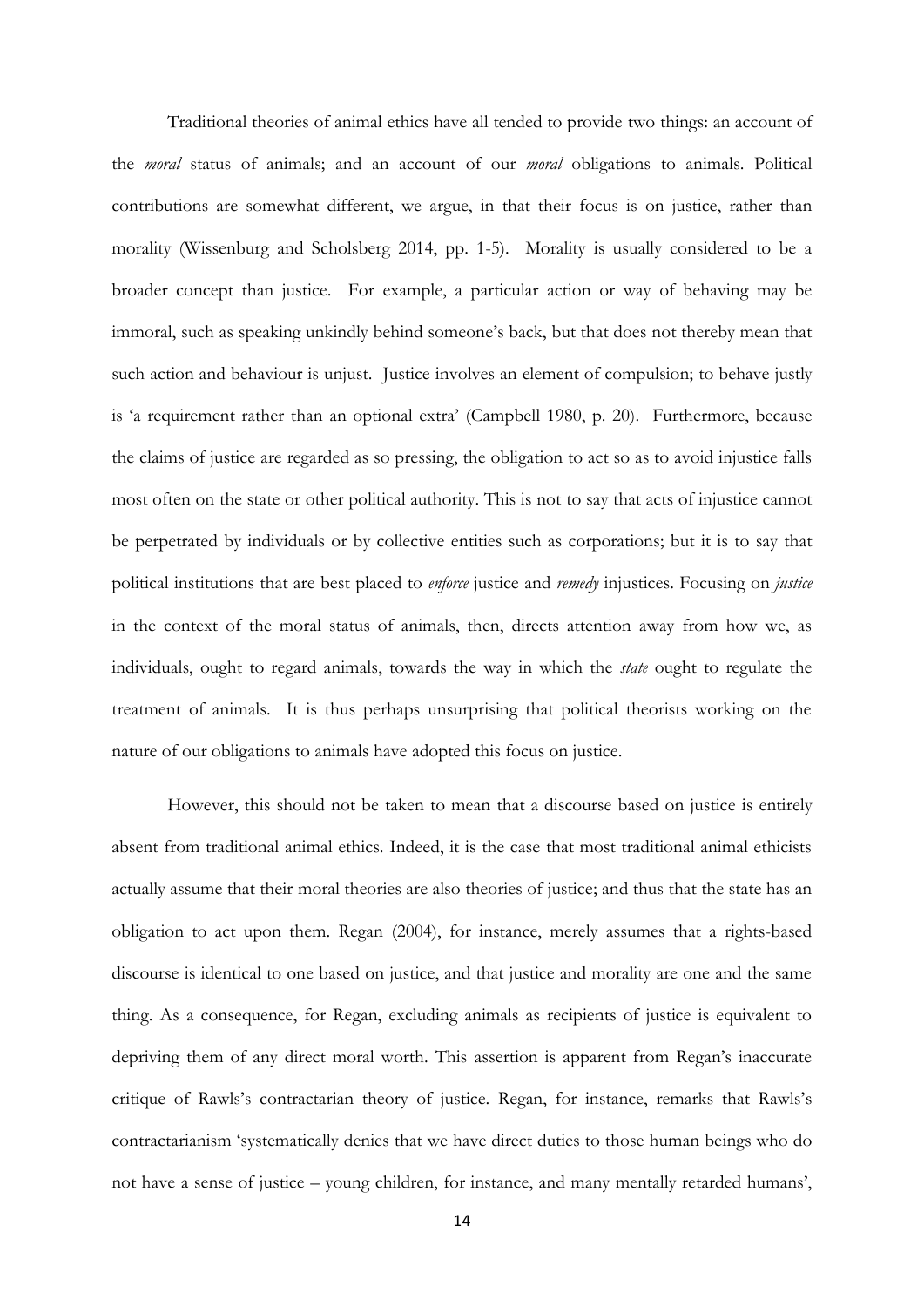as well as animals (Regan 1985, p. 17). In a more recent work, Regan repeats the claim that Rawls's 'moral outlook prejudicially excludes nonhuman animals from direct moral concern' (Cohen and Regan 2001, p. 171).

Regan's conceptual confusion derives from his assumption that there is no moral realm independent of justice where direct duties can be owed to animals. By contrast, Alison Hills (2005, p. 93) recognises the distinction between a realm of justice and a realm of morality. As she points out, it is only if 'the *whole* of ethics is defined by a contract' that animals might be deemed to have no moral standing so that we have no direct duties to them. Rawls, by contrast, wants to distinguish between ethics and justice, with animals excluded only from the latter. The key point, then, is that Regan assumes that his discourse is based on justice as much as it is on morality. For him, the two are interchangeable. We might say, then, that what makes the political turn innovative is its focus on justice as distinctive from morality.

Tony Milligan has also claimed that these recent political approaches share a commitment to offering more than an account of our personal obligations relating to reforms in lifestyle, consumer behaviour, diet and so on. He argues that these new political works seek to offer specifically *political* prescriptions.<sup>vi</sup> Milligan writes: 'Lobbying for legislative change serves as an exemplar of moving beyond lifestyle choices and into the terrain where only a political movement can be effective' (2015a, p. 168). But this is not quite the same focus on justice that we have in mind. Milligan seems to believe that these contributions all have the commitment to working within existing political structures to achieve reforms that serve the interests of animals. But while that may be a part of some political approaches, in general terms this interpretation of the turn is too narrow for our purposes. For what makes the political turn both cohesive and distinctive is the fact that the theories which comprise it do not just work within existing structures, but also ask how those structures might be *transformed*. In other words, they reflect upon and *reimagine* our political structures, institutions and processes. And in particular, they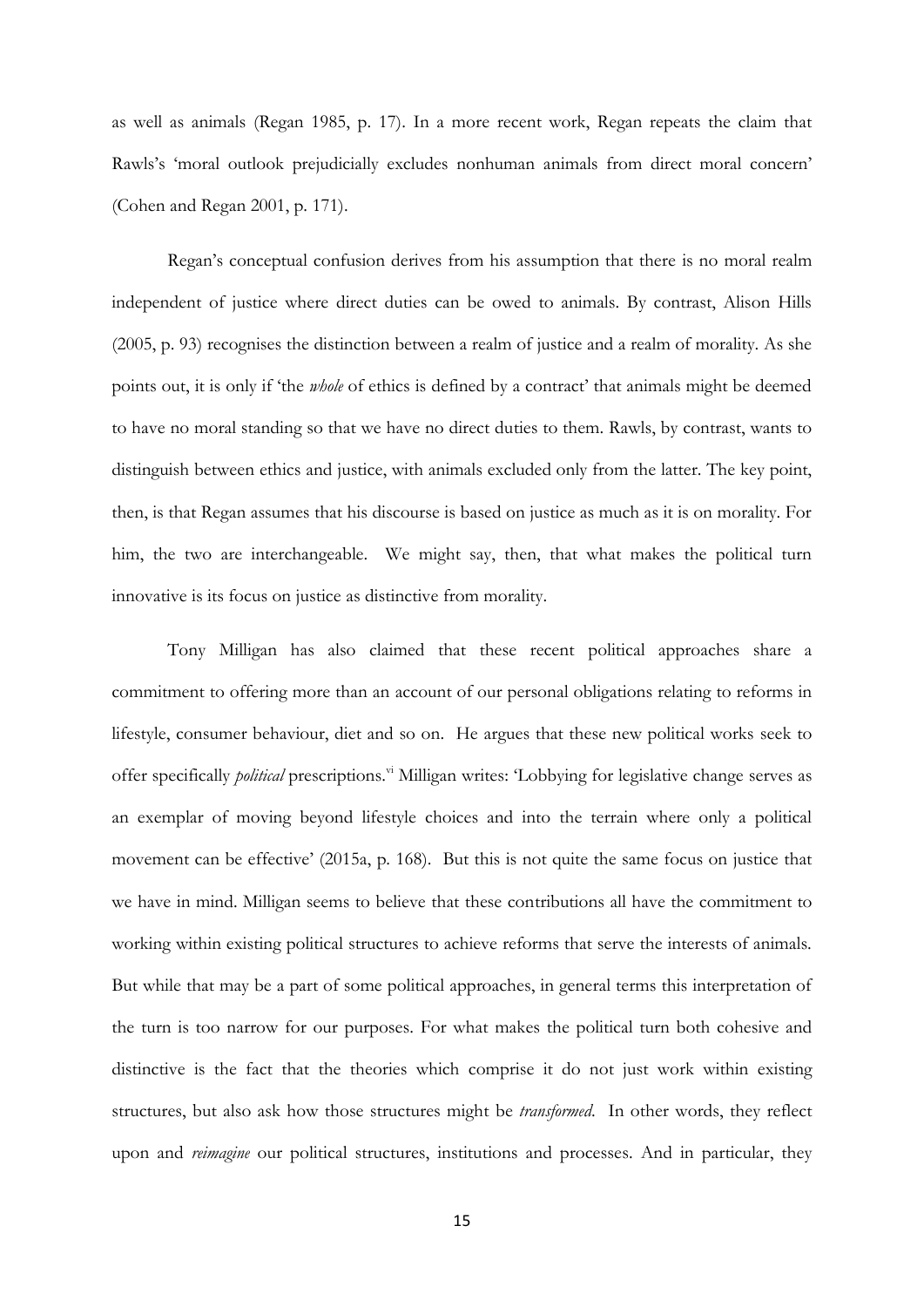consider how those structures, institutions and processes might be transformed to secure *justice*  for both humans and animals.

Jason Wyckoff (2014) is another theorist who has recently claimed that political contributions to animal ethics can be distinguished by their focus on justice. But he too misses the mark in terms of what that focus amounts to. Wyckoff argues that traditional animal ethics has failed to understand that the wrongs suffered by animals are primarily structural, rather than the result of cruel behaviour by individuals (p. 539). He goes on to argue that the institutional practices which construct animals as property – such as the 'resource paradigm' – need to be overhauled in order for animals to be treated justly (pp. 547-551).

But while Wyckoff is correct that the political approach is concerned with political structures, institutions and processes, he fails to identify what is distinctive and unique about this new, emerging scholarship. Indeed, there are three important limitations to Wyckoff's particular characterisation of a political approach focused on justice. First, while analysing how the institution of property affects animals is undoubtedly important, it is an issue that is extremely well traversed in animal ethics, most notably by Gary Francione (1995; but see also Hauser *et al*  eds. 2006). As such, Wyckoff's theory cannot be said to exemplify a new 'turn' that is qualitatively distinct from the work of traditional animal ethics.

Second, offering a critical analysis of existing structures and institutions to diagnose how and why animals are mistreated is also far from distinctive. Indeed, the question of how social structures and forces serve to oppress different groups, including animals, is familiar within the sociological literature on human-animal relations, amongst ecofeminists, and in critical animal studies (Nibert 2002, Adams 2000, Torres 2007). Furthermore, and finally, while such work is clearly valuable, it is important to bear in mind that it is primarily *explanatory*. Our claim is that what makes the theories comprising the political turn distinctive is that they are *constructive* and *normative*: that is to say, they go beyond simply analysing existing political structures to explain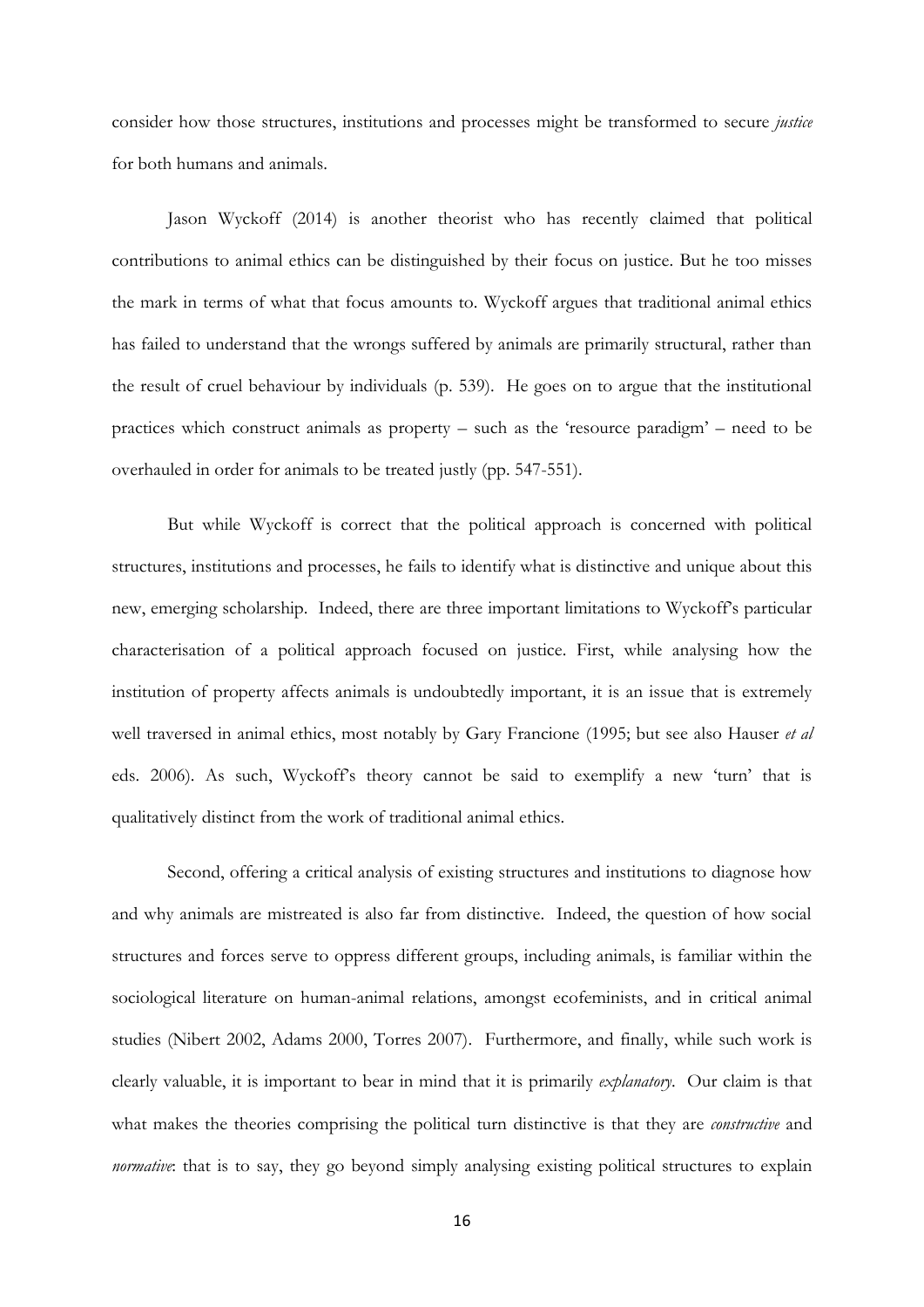how and why injustices to animals occur; for they also imagine how our political institutions and processes might be transformed for the benefit of human and animals alike.

For example, one of the primary aims of Donaldson and Kymlicka's *Zoopolis* is to reimagine the concepts of citizenship and sovereignty so that they might serve the interests of animals. One of Nussbaum's goals in *Frontiers of Justice* (2006), is to ask the basic question of what a scheme of social justice that takes the capabilities of sentient animals seriously would look like. As we have seen, in *A Theory of Justice for Animals* (2013)*,* Garner constructs the framework a just political order that is socially, politically and economically possible to achieve. And in separate works, Smith (2012) and Flanders (2014) have both considered how a state guided by the principles of political liberalism ought to govern its relations with animals. In *Animals, Equality and Democracy*, O'Sullivan does not merely critique contemporary states for their unfair discrimination between different types of animal, but also explores how the liberal democratic principle of equality may be used to secure justice for all animals. Cochrane (2013a) has reimagined the very idea of human rights to investigate how they might evolve to robustly protect the basic interests of animals. Laura Valentini (2014) has explored the implications of applying so-called 'associative duties' towards certain non-human animals. Steve Cooke (2014) has imagined how extending the cosmopolitan duty of hospitality might affect our obligations to animals across borders. In 'Expanding Global Justice: The Case for the International Protection of Animals', Oscar Horta (2013) has explored the shape and nature of an international system of animal protection. Hadley (2015) has reimagined the very conception of property as it might be applied to wild animals. Finally, a number of political theorist have recently explored how democratic institutions might be reformed so as to better represent the interests and claims of animals (Driessen 2014, Garner forthcoming).

This focus on imagining how our political institutions, structures and processes might be transformed so as to secure justice for both human and nonhuman animals is what unifies these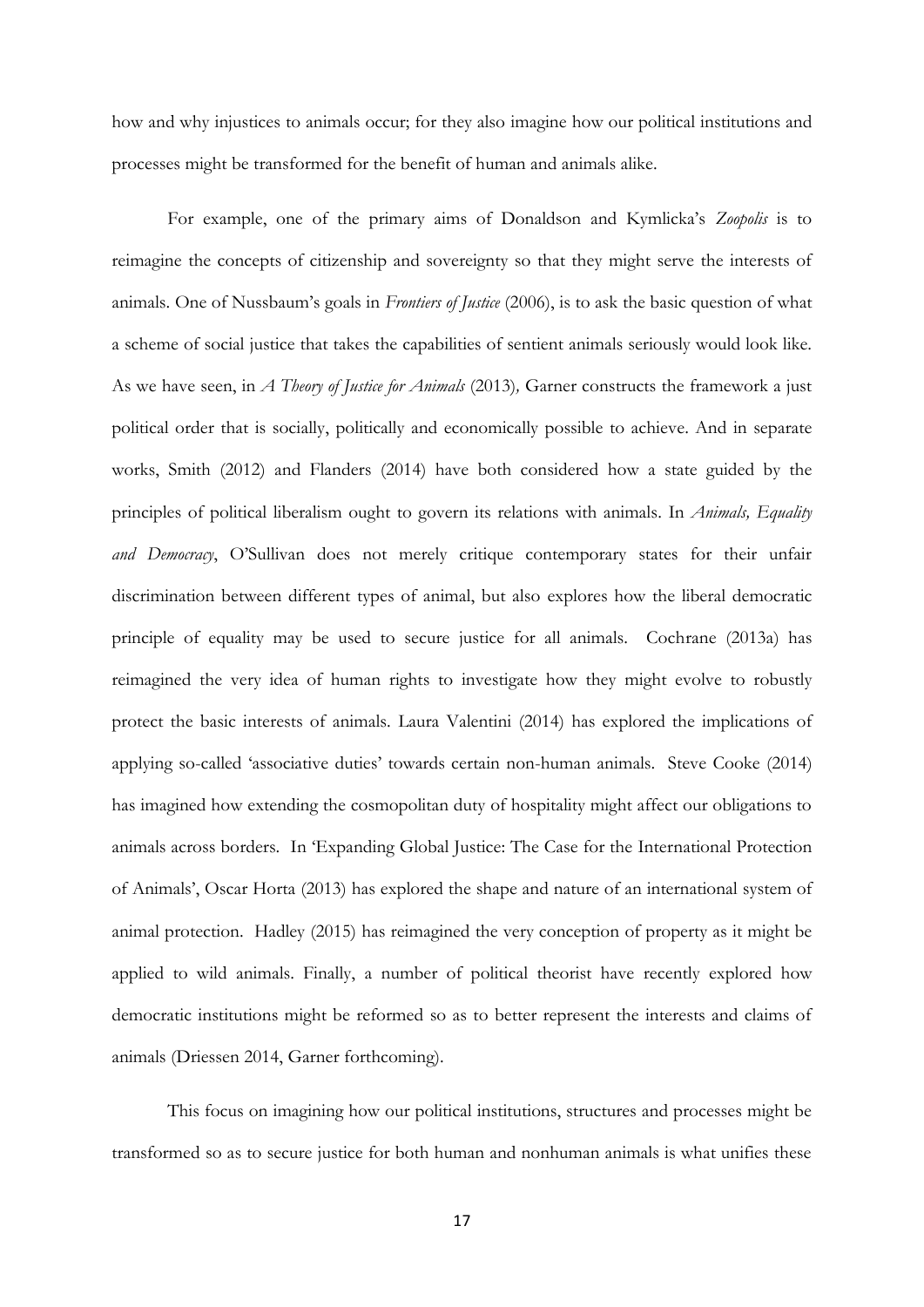various contributions. And it is also what makes these contributions distinctive from previous work in animal ethics, which focused far more on the moral obligations of individuals, or simply assumed that personal obligations ought to be enforced by the state. This constructive focus on justice is the essential feature of the political turn in animal ethics.

# **Conclusions**

In this paper we have sought to establish whether there has been any coherent and novel 'political turn' in normative debates concerning our treatment of animals, and what the essential feature of such a turn might be. We have argued that the mere use of political language and concepts is insufficient to provide the basis for any new turn on the grounds that such language has always been prevalent in the animal ethics literature. Further, we have claimed that other possible characteristics – such as a focus on relational position and positive duties, feasible and pragmatic prescriptions and the avoidance of first principles – are insufficiently shared amongst these contributions and insufficiently distinctive from previous work in animal ethics to constitute the essential feature of any new political turn. Indeed, we have argued that traditional animal ethics has been far more political than some thinkers have claimed.

 Yet we do find that there is something significant that unites these contributions and which marks them out as providing something different from previous work in traditional animal ethics. That feature is a focus on justice; and more specifically on how our political institutions, structures and process might be transformed so as to secure just human-animal relations.

 To be sure, the political turn in animal ethics is still in its infancy. As such, the research potential of the turn has by no means be fully realised. We have provided a flavour of the justicefocused animal scholarship undertaken to date. Perhaps a pressing concern for political turn scholars is consideration of which further institutions, structures and processes might be challenged, redefined or reimagined in pursuit of justice for animals. Some of the key questions that come to mind include: must just, animal-friendly institutions be bound by the nation-state?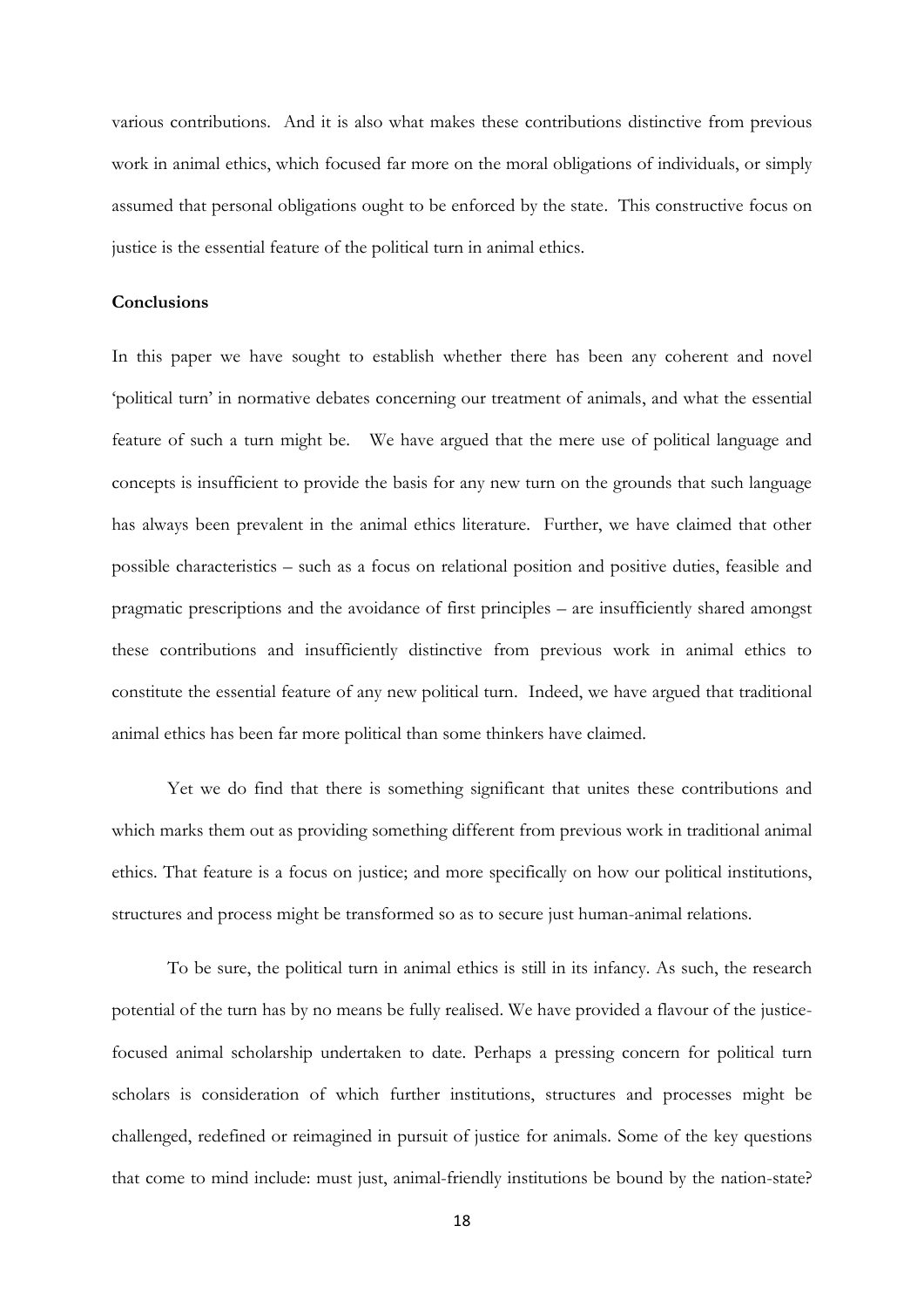What shape and structure would a political economy that served the interests of animals possess? What are the political bounds of toleration – domestically and internationally – in respect of the treatment of animals? How are animals to be properly and meaningfully represented across all of our political institutions, structures and processes? And should those institutions, structures and processes be modelled on the ways in which human rights are currently protected domestically and internationally, or should they take a very different form? No doubt these questions, and many others, will be pursued as our relations with animals becomes an established and essential part of the discipline of political philosophy.

# **References**

Adams, C., 2000. *The sexual politics of meat: a feminist-vegetarian critical theory*.  $10^{th}$  anniversary ed. New York: Continuum, 2000.

Anderson, E., 2006. Animal rights and the values of nonhuman life. *In:* M. Nussbaum and C. Sunstein eds. *Animal rights: current debates and new directions.* New York: Oxford University Press, 277-298.

Callicott, J. B., 1989. Animal liberation and environmental ethics: back together again. *In:* J. B. Callicott. *In defense of the land ethic: essays in environmental philosophy.* Albany, NY: State University of New York Press, 49-59.

Campbell, T., 1988. *Justice.* Basingstoke: Macmillan.

Clark, S., 1987. Animals, ecosystems and the liberal ethic. *The monist,* 70 (1), 114-133.

Cochrane, A., 2013a. From human rights to sentient rights. *Critical review of international social and political philosophy,* 16 (5), 655-75.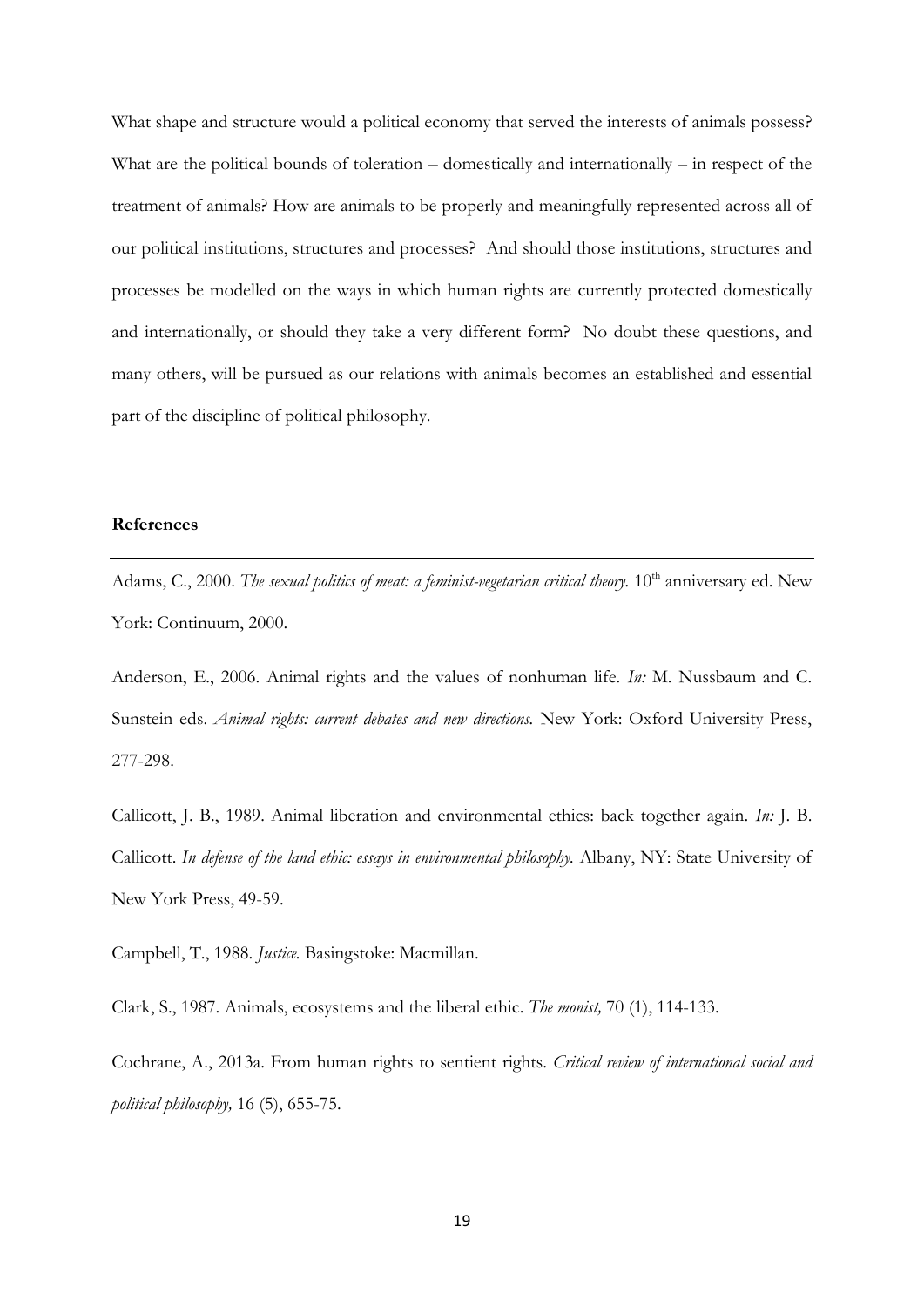Cochrane, A., 2013b. Cosmozoopolis: the case against group-differentiated animal rights. *Law, ethics and philosophy*, 1 (1), 113-25.

Cohen, C., and Regan, T., 2001. *The animal rights debate.* Lanham, MD: Rowman & Littlefield.

Cooke, S., 2014. Perpetual strangers: animals and the cosmopolitan right. *Political studies.* 62 (4), 930-944.

Donaldson, S., and Kymlicka, W., 2011. *Zoopolis: a political theory of animal rights.* Oxford: Oxford University Press.

Donaldson, S., and Kymlicka, W., forthcoming. Animals in political theory. *In:* L. Kalof ed. *The Oxford handbook of animal studies.* Oxford: Oxford University Press.

Donovan, J., and Adams, C., eds., 2007. *The feminist care tradition in animal ethics.* New York: Columbia University Press.

Driessen, C., 2014. Animal deliberation. *In:* M. Wissenburg and D. Scholsberg eds. *Political animals and animal politics*. Basingstoke: Palgrave, 90-104.

Elliot, R., 1984. Rawlsian justice and non-human animals. *Journal of applied philosophy,* 1 (1), 95- 106.

Farrelly, C., 2007. Justice in ideal theory: a refutation. *Political studies,* 55 (4), 844-864.

Feinberg, J., 1974. The rights of animals and unborn generations. *In:* W. Blackstone ed. *Philosophy and environmental crisis.* Athens GA: University of Georgia Press, 43-68.

Flanders, C., 2014. Public reason and animal rights. *In:* M. Wissenburg and D. Scholsberg eds. *Political animals and animal politics*. Basingstoke: Palgrave, 44-57.

Francione, G., 1995. *Animals, property and the law.* Philadelphia, PA: Temple University Press.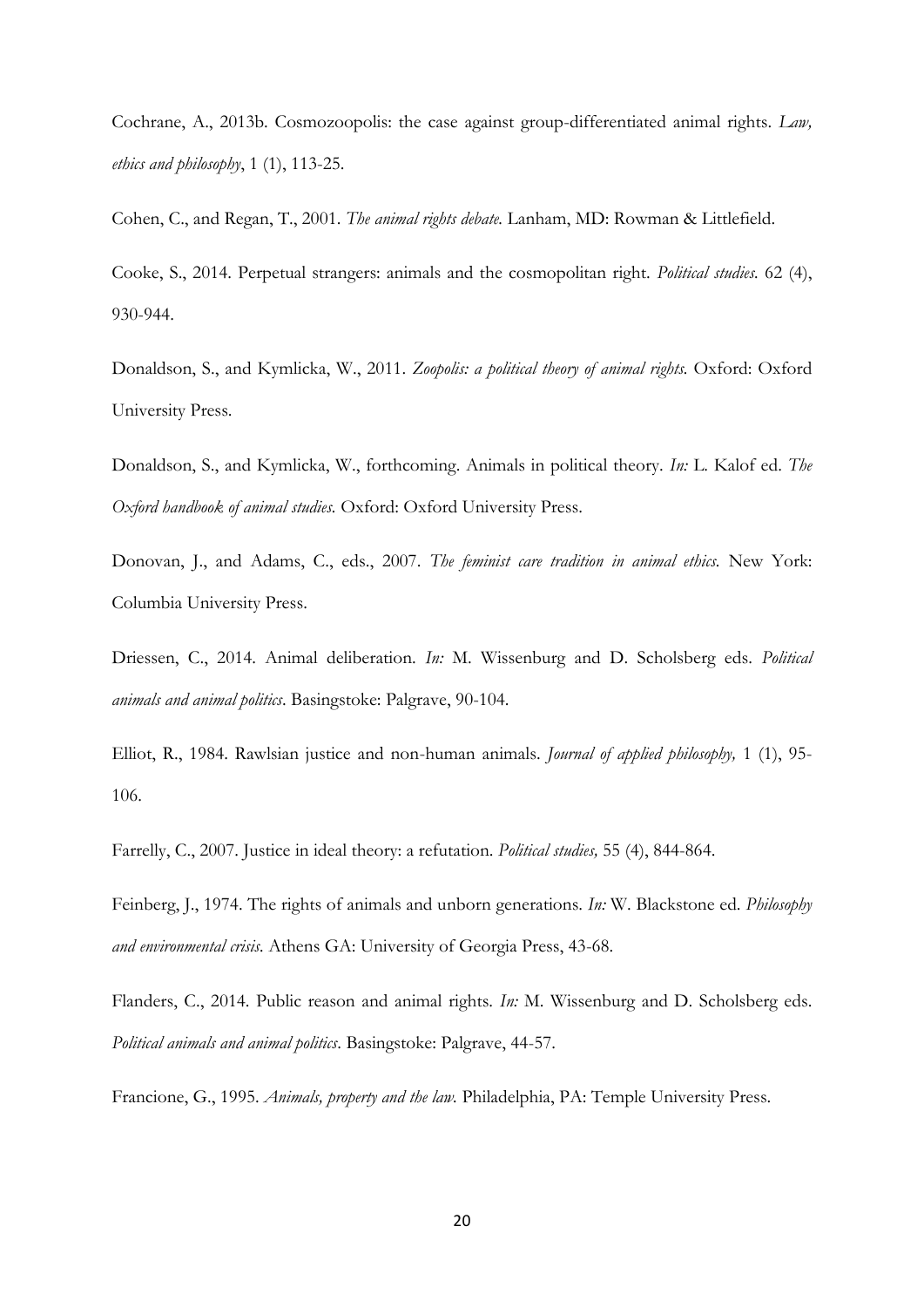Francione, G., 2008. *Animals as persons: essays on the abolition of animal exploitation.* New York: Columbia University Press.

Francione, G. and Garner, R., 2010. *The animal rights debate: abolition or regulation?* New York: Columbia University Press.

Garner, R., 2013. *A theory of justice for animals: animal rights in a nonideal world.* New York: Oxford University Press.

Garner, R., forthcoming. Animals and democratic theory: beyond an anthropocentric account. *Contemporary political theory.* 

Garner, R. and O'Sullivan, S., eds. forthcoming. *The political turn in animal ethics*. London: Rowan & Littlefield International.

Hadley, J., 2015. *Animal property rights: a theory of habitat rights for wild animals.* Lanham, MD: Lexington Books.

Hauser, M., Cushman, F., and Kamen, M., eds. 2006. *People, property or pets?* West Lafayette, IN: Purdue University Press.

Hills, A., 2005. *Do animals have rights?* Cambridge: Icon Books.

Horta, O., 2013. Expanding global justice: the case for the international protection of animals. *Global policy,* 4 (4), 371-380.

Midgley, M., 1983. *Animals and why they matter.* Athens, GA: The University of Georgia Press.

Milburn, J., forthcoming. The demandingness of Nozick's 'Lockean' proviso. *European journal of political theory*.

Milligan, T., 2015a. *Animal Ethics: The Basics.* Abingdon: Routledge.

Milligan, T., 2015b. The political turn in animal rights. *Politics and animals,* 1 (1), 6-15.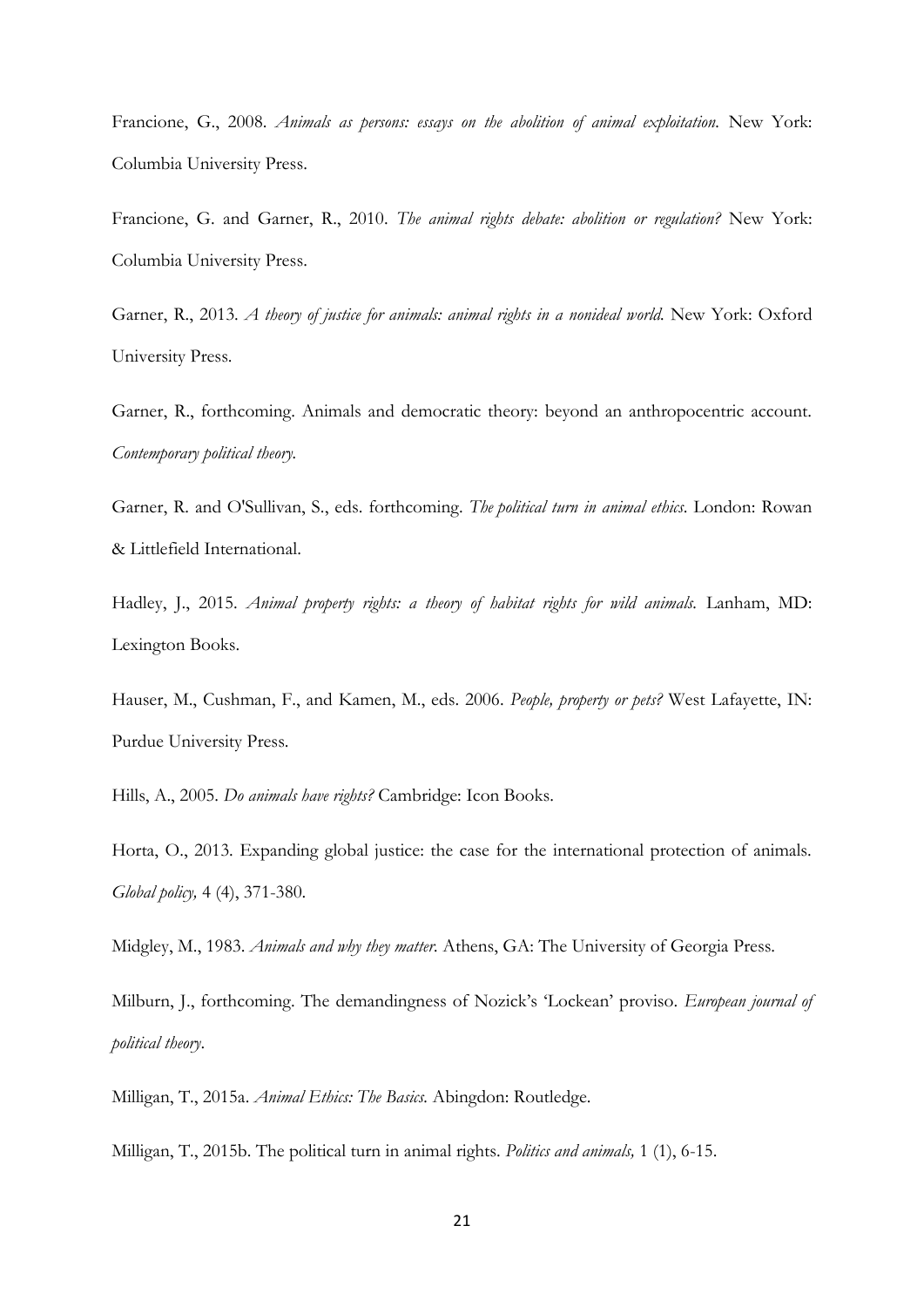Mills, C., 2005. 'Ideal theory' as ideology. *Hypatia,* 20 (3), 165-184.

Nibert, D., 2002. *Animal rights/human rights: entanglements of oppression and liberation.* Lanham, MD: Rowman & Littlefield.

Noddings, N. 1984. *Caring: a feminine approach to ethics and moral education.* Berkeley, CA: The University of California Press.

Nozick, R., 1980. *Philosophical explanations.* Cambridge, MA: Harvard University Press.

Nussbaum, M., 2006. *Frontiers of justice: disability, nationality, species membership.* Cambridge, MA: Harvard University Press.

O'Sullivan, S., 2011. *Animals, equality and democracy.* Basingstoke: Palgrave.

Rawls, J., 1993. *Political liberalism.* New York: Columbia University Press.

Rawls, J., 2001. *Justice as fairness: a restatement.* Cambridge, MA: Harvard University Press.

Regan, T., 1985. The case for animal rights. *In:* P. Singer ed. *In defense of animals.* New York: Basil Blackwell, 1985), 13-26.

Regan, T., 2004. *The case for animal rights*, 2<sup>nd</sup> ed. Berkeley, CA: The University of California Press.

Rollin, B., 1994. Animal production and the new social ethic for animals. *Journal of social philosophy,*  25 (Anniversary Issue), 71-83.

Rollin, B. 2003. *Farm animal welfare: social, bioethical and research issues.* Ames, IA: Blackwell.

Rollin, B., 2005. Reasonable partiality and animal ethics. *Ethical theory and moral practice*, 8 (1/2), 105-121.

Rollin, B., 2006. *Animal rights and human morality*. 3<sup>rd</sup> ed. Amherst, NY: Prometheus Books.

Rowlands, M., 1997. Contractarianism and animal rights. *Journal of applied philosophy*, 14 (3), 235- 247.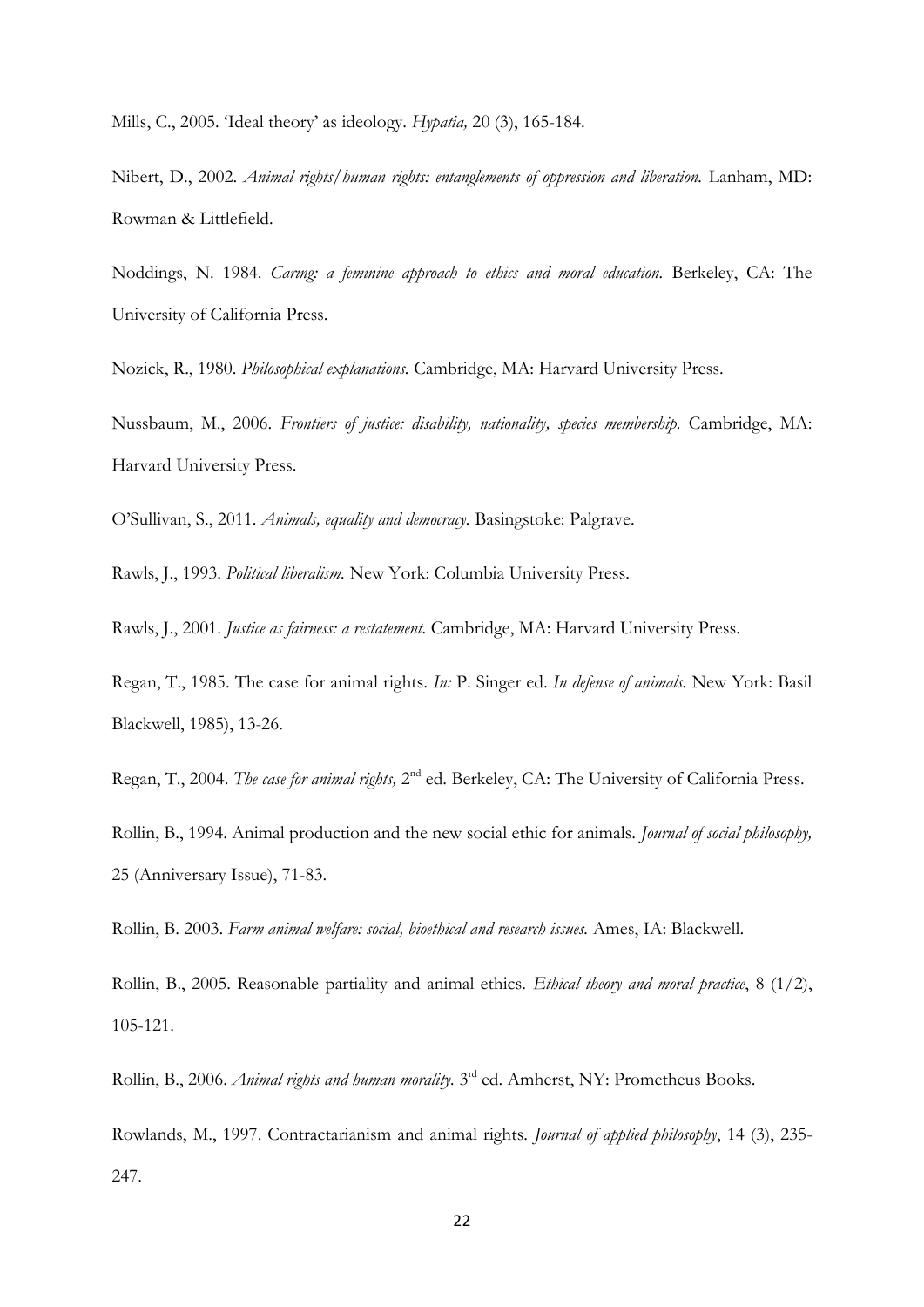Singer, B., 1988. An extension of Rawls' theory of justice to environmental ethics. *Environmental ethics*, 10 (3), 217-231.

Singer, P., 1990. *Animal liberation*. 2nd ed. London: Cape.

Smith, K., 2012. *Governing animals: animal welfare and the liberal state.* New York: Oxford University Press.

Steiner, H., 2005. Moral rights. *In:* D. Copp ed. *The Oxford handbook of ethical theory.* Oxford: Oxford University Press, 459-80.

Torres, B., 2007. *Making a killing: the political economy of animal rights.* Edinburgh: AK Press.

Valentini, L., 2012. In what sense are human rights political? A preliminary exploration. *Political studies,* 60 (1), 180-194.

Valentini, L., 2014. Canine justice: an associative account. *Political studies,* 62 (1), 37-52.

VanDeVeer, D., 1979. Of beasts, persons, and the original position. *The monist,* 62 (3), 368-377.

Wissenburg, M., and Schlosberg, D., 2014. Introduction. *In:* M. Wissenburg and D. Scholsberg eds. *Political animals and animal politics*. Basingstoke: Palgrave, 1-14.

Woodhall, A., and Garmendia da Trindade, G., eds. forthcoming. *Ethical and political approaches to nonhuman animal issues: towards an undivided future*. Basingstoke: Palgrave.

Wyckoff, J., 2014. Toward justice for animals. *Journal of social philosophy,* 45 (4): 539-553.

-

<sup>&</sup>lt;sup>i</sup> From this point on, we follow the convention of using the term 'animal' instead of the more accurate but more cumbersome 'nonhuman animal'.

<sup>&</sup>lt;sup>ii</sup> Seven features are referred to in Milligan, *Animal Ethics: The Basics*, 155; and only five in Milligan, "The Political Turn in Animals Rights", 7. The ones which fail to make the latter list are: the notion that animals' interests are part of the common good; and the conceptualisation of the movement as a political (rather than moral) crusade.

iii Note that this is one of the features which does not make it into Milligan's list in 'The political turn in animal rights'.